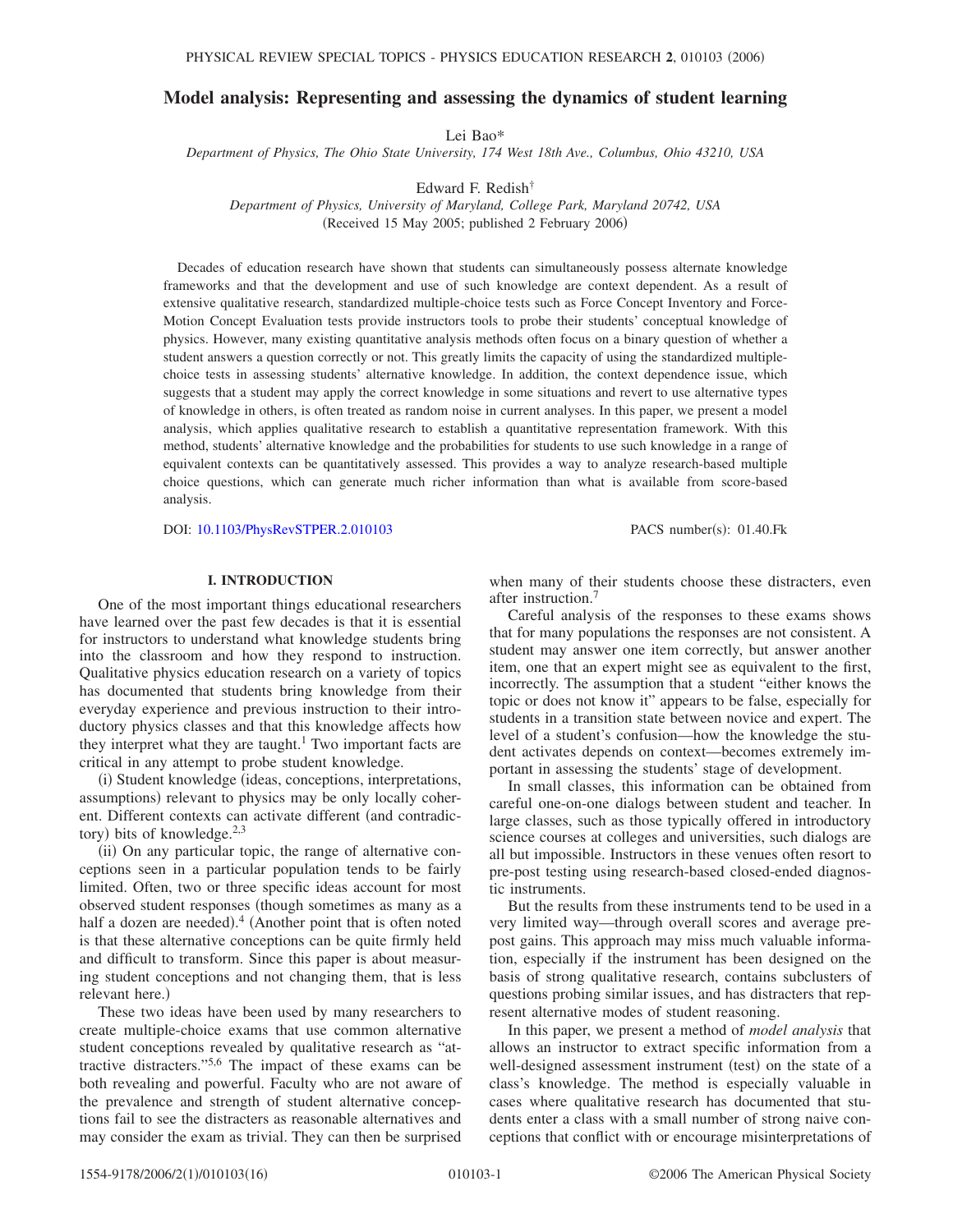the scientific view. As students begin to learn scientific knowledge that appears to contradict their intuitive conceptions, they may demonstrate confusions, flipping from one approach to another in an inconsistent fashion.

The model analysis method works to assess this level of confusion in a class as follows.

(i) Through systematic research and detailed student interviews, common student models are identified and validated so that these models are reliable for a population of students with a similar background.

(ii) This knowledge is then used in the design of a multiple-choice instrument. The distracters are designed to activate the common student models, and the effectiveness of the questions is validated through research.

(iii) One then characterizes a student's responses with a vector in a linear "model space" representing the (square roots of the) probabilities that the student will apply the different common models.

(iv) The individual student model states are used to create a "density matrix," which is then summed over the class. The off-diagonal elements of this matrix retain information about the confusions (probabilities of using different models) of individual students.

(v) The eigenvalues and eigenvectors of the class density matrix give information not only how many students got correct answers, but about the level of confusion in the state of the class's knowledge.

Our analysis method is mathematically straightforward and can be easily carried out on a standard spreadsheet. The result is a more detailed picture of the effectiveness of instruction in a class than is available with analyses of results that do not consider the implications of the incorrect responses chosen by the students.

Although the desire to "understand what our students know" is an honorable one, we cannot make much progress until we both develop a good understanding of the characteristics of the system we are trying to influence (the student's knowledge structure) and have a language and theoretical frame with which to talk about it. Fortunately, much has been learned over the past few decades about how students think and learn and many theoretical models of human cognition have been developed and are beginning to show some evidence of coalescing into a single coherent model. $8.9$  In this model, knowledge corresponds to the activation of a network of neurons. These networks can be linked so that activation of one bit of knowledge is coordinated with the activation of other bits. This model treats knowledge in a highly dynamic fashion and supports the idea that an individual may have alternative contradictory models that can be activated by different contexts without their being particularly aware of the contradiction. We discuss this theoretical framework briefly in Sec. II.

Despite the progress in cognitive science, most educational researchers analyzing real-world classrooms make little use of this knowledge. Many of the mathematical tools commonly used to extract information from educational observations rely on statistical methods that (often tacitly) assume that quantitative probes of student thinking measure a system in a unique true state. We believe that this model of assessing student learning is not the most appropriate one for analyzing a student's progress through goal-oriented instruction and is inconsistent with current models of cognition. (Examples will be given in the body of the paper.) As a result, the analysis of quantitative educational data can draw incomplete or incorrect conclusions even from large samples.

In Secs. III and IV, we describe in detail model analysis, a method that represents the student's mental state as a vector in a "model space" spanned by a set of basis vectors, each representing a unique type of reasoning that has been identified through qualitative research. In Sec. V, we apply a model analysis to Force Concept Inventory results and show how we can get new insights into the state of students' knowledge. In Sec. VI, we compare our method to other more traditional approaches. Section VII gives our conclusions and suggestions as to how the approach can be used.

# **II. THEORETICAL FRAME: A MODEL OF COGNITION**

The theoretical framework we use to describe various models of thinking and learning is based on a triangulation of three kinds of scientific research: phenomenological observations of normal behavior, especially in educational environments<sup>1,10</sup> (often carried out by educational researchers); careful studies of responses to highly simplified experiments designed to get fundamental cognitive structures $11,12$ (mostly carried out by psychologists); and studies of the structure and functioning of the brain (mostly carried out by neuroscientists).<sup>9,13</sup> In each of these areas of research, numerous models of cognition have been built. Although there is still much uncertainty about what the final model will look like, there is now a significant overlap. We particularly rely on elements that have significant support in all three areas.

This evolving model is described in some detail in other papers.14–16 For our work here, we need to specifically understand three elements of the model: the nature of the storage and access to elements of knowledge in memory, how this leads to context dependence, and how these features of learning can be represented and assessed.

## **A. Long-term memory**

The critical issue for teaching and learning is long-term memory. We are interested not only in what our students know, but in their access to that knowledge: what contexts activate it for them. We use the term *knowledge element* to refer to something a student knows that seem irreducible to them (that is, containing no obvious component parts). It could be something that they believe or a simple procedure.

A few principles briefly describe some characteristics of long-term memory that can help us better understand the responses of students.

(i) Long-term memory is associative and productive. Ac*tivating one knowledge element typically leads, with some probability, to the activation of other associated elements.*

(ii) Activation and association of knowledge elements are *context dependent. What is activated and subsequent activations depend on the context, both external and internal (other activated elements).*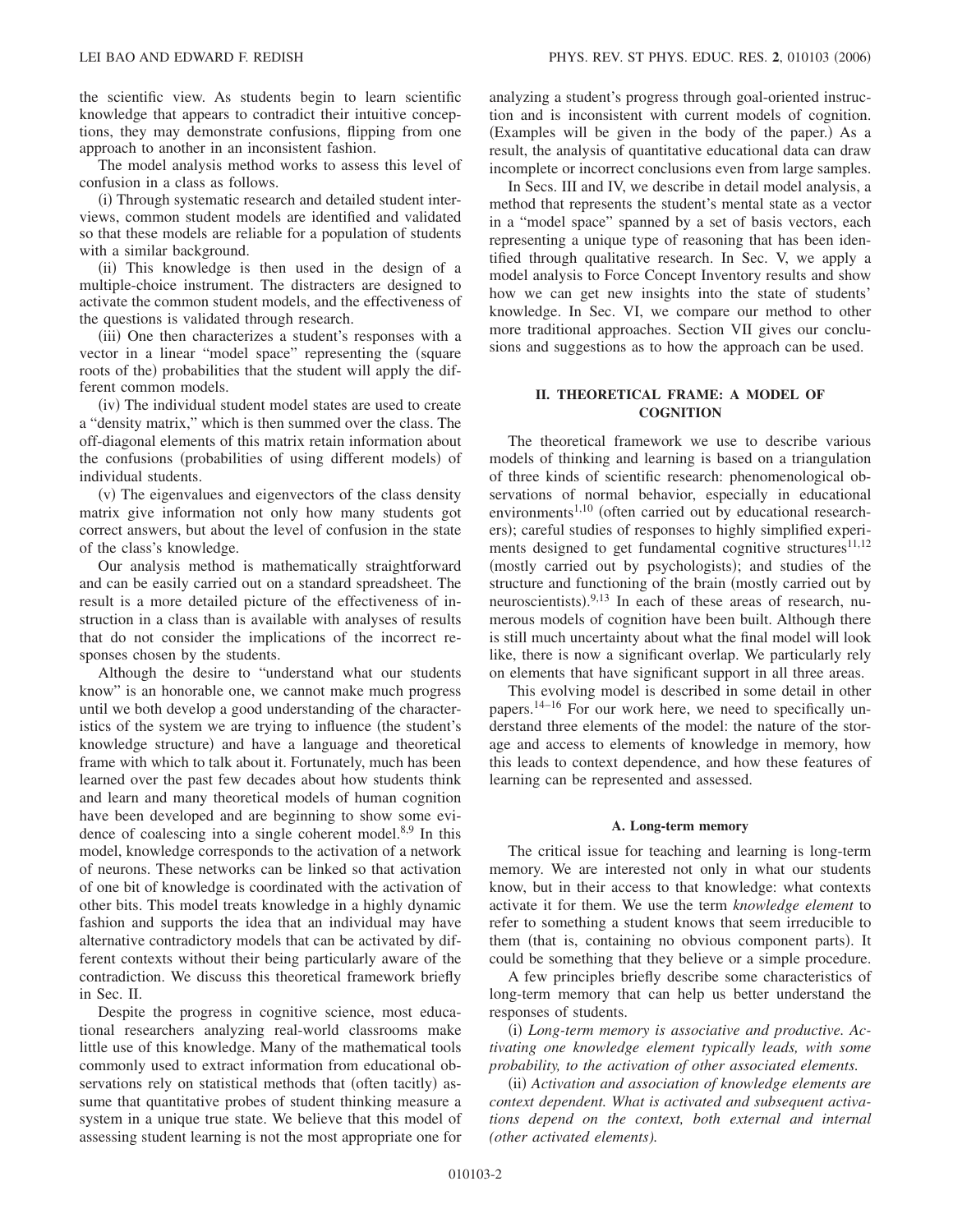These principles are supported by a wide variety of studies ranging from the ecological to the neurological.

An example from the physics education literature illustrates the implications of the context dependence of recall from long-term memory in problem solving. Steinberg and Sabella asked two equivalent questions on Newton's first law to students in engineering physics at the University of Maryland.17 In both questions, the students were asked to compare the forces acting on an object moving vertically at a constant velocity. One question was phrased in physics terms using a laboratory example ("A metal sphere is resting on a platform that is being lowered smoothly at a constant velocity..."). The other was phrased in common speech using everyday experience ("An elevator is being lifted by a cable..."). Here, both the wording of the questions and the ways of the motion of the elevator are important contextual features. In both problems, students were instructed to ignore friction and air resistance.

On the first problem, 90% of the students gave the correct answer that the normal force on the sphere is equal to the downward force due to gravity. On the second problem, only 54% chose the correct answer: the upward force on the elevator by the cables equals the downward force due to gravity. More than a third, 36%, chose the answer to this second problem reflecting a common incorrect model: the upward force on the elevator by the cables is greater than the downward force due to gravity.

A strong context dependence in student responses is very common, especially when students are just beginning to learn new material. Students are unsure of the conditions under which rules they have learned apply, and they use them either too broadly or too narrowly. Understanding how these conditions apply is a crucial part of learning a new concept.) Students often treat problems that look equivalent to an expert quite differently.

#### **B. Organization of long-term memory**

A great deal has been learned about the organization of long-term memory and reasoning in a variety of contexts including the interpretation of text, $18$  the learning of grammar, <sup>19</sup> approaching problem solving in mathematics,  $20$ and the interpretation of physical phenomena.<sup>21</sup> Since our primary interest is science learning in general and the learning of physics in particular, we restrict our discussion here to thinking and learning about physical phenomena. Much of what has been learned under this rubric has analogs in other areas. We briefly discuss two commonly used theoretical models of student thinking in physics: the *knowledge-in*pieces model of diSessa<sup>2</sup> and Minstrell<sup>3</sup> and the *alternateconceptions model* of Caramazza *et al.*<sup>22</sup> and Vosniadou<sup>23</sup> and their collaborators.

DiSessa investigated people's *sense of physical mechanism*—that is, their understanding of why things work the way they do. $^{2,21}$  What he found was that many students, even after instruction in physics, often come up with simple statements that describe the way they think things function in the real world. They often consider these statements to be "irreducible"—as the obvious or ultimate answer; that is, they cannot give a "why" beyond it. "That's just the way things work," is a typical response. DiSessa refers to such statements as *phenomenological primitives* or *p-prims*. Minstrell observed that students' responses to questions about physical situations can frequently be classified in terms of reasonably simple and explicit statements about the physical world or the combination of such statements. He refers to such statements as *facets.*<sup>3</sup>

In the modular model of diSessa and Minstrell, students are assumed to have their knowledge "in pieces." Different bits of knowledge tend to be weakly connected. As a result, different contexts can easily cue different responses, although in this model it is possible that a particular "piece" can be robust and activated with a high probability in a variety of situations.

An alternative view of student thinking in physics is the one espoused explicitly by Caramazza *et al.* and Vosniadou.22,23 In this view, students possess a coherent and organized "alternative" or "naive" theory of a particular physical topic or situation. Despite describing student responses as theory like, Vosniadou cites cases in which students appear to be mixing elements of contradictory models.

In the theory described in Redish<sup>14</sup> and Hammer *et al.*,<sup>15</sup> these two theories can be seen as extreme assumptions about the nature of knowledge structures most likely to be found among naive students. The difference between the two theoretical models is largely in the expectation of whether one will observe responses that can be interpreted as consistent across many contexts or depending more sensitively on context. The question as to which model is correct becomes an empirical one. The answer as to which model should be preferred could depend on both the populations involved and the circumstances that one wants to consider as an appropriate range of contexts. In one study, a careful multifaceted observation of the behavior of preservice teachers learning topics in physics over long periods (many weeks) revealed shifts in student choices of reasoning from consistent (and wrong), through mixed, and back to consistent (this time, agreeing with the more scientific conceptions). $24$  If this turns out to be general, assessing the state of the students' choice of reasoning patterns could have important instructional implications.

To be able to discuss the cognitive issues clearly and without prejudice towards one model or another, we use the general term *mental model:* a robust and coherent knowledge element or strongly associated set of knowledge elements. For example, in the contexts involving motion, students often believe that there is always a force in the direction of motion. This represents a robustly established association between motion and force and thus is characterized as a mental model. We use this term in a broad and inclusive sense. A mental model may be simple or complex, correct or incorrect, activated as a whole or generated spontaneously in response to a situation. Note that this term appears frequently in the cognitive and educational literature, often in undefined and inconsistent ways. Our use of the term is probably closest to that used by Norman.<sup>25</sup>

The popular (and sometimes debated) term *misconception* can be viewed as reasoning involving mental models that have problematic elements for the student's creation of an expert view and that appear in a given population with sig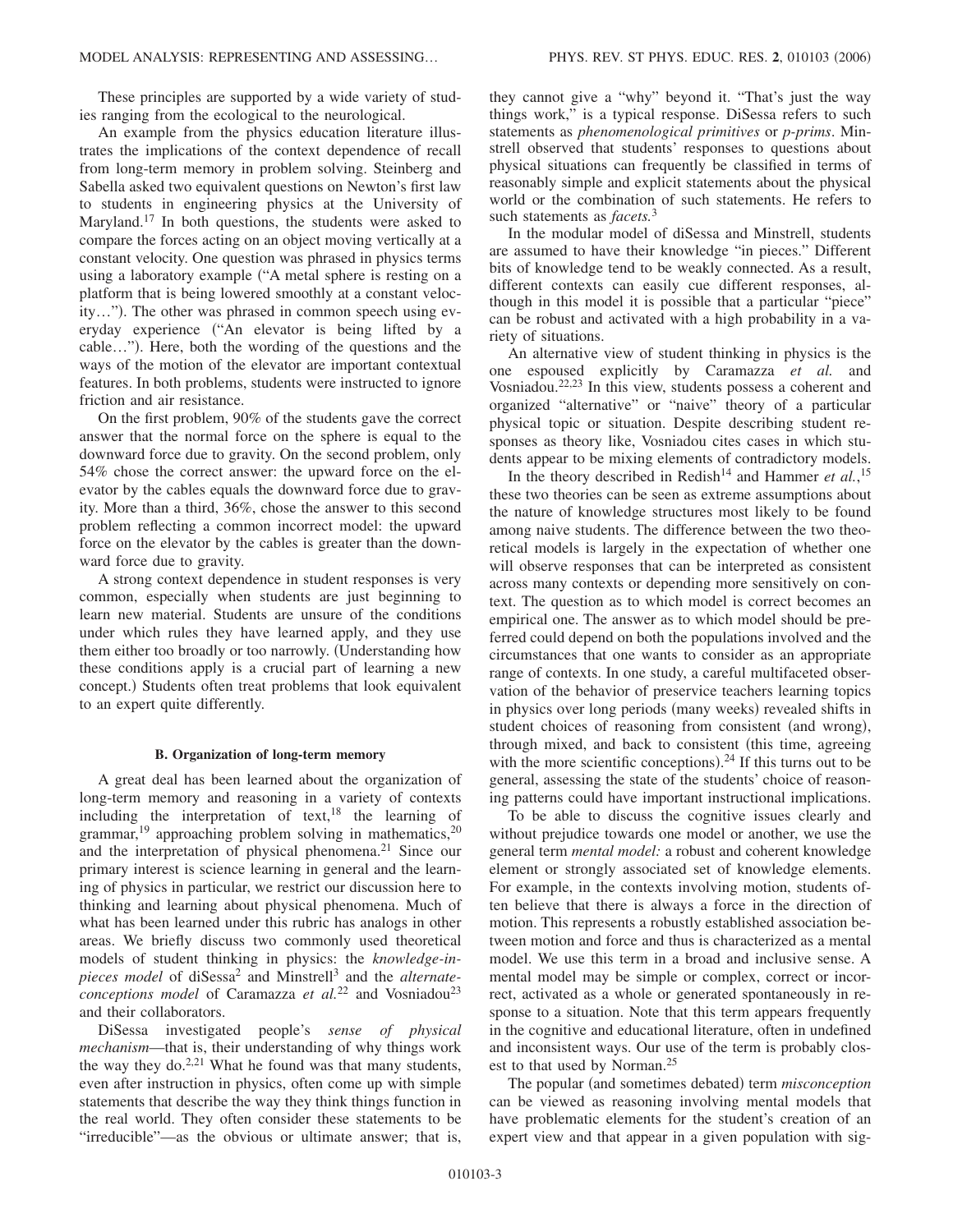nificant probabilities (though not necessarily consistently in a given student). We stress that our use of this term implies no assumption about the structure or cognitive mental creation of this response. In particular, we do not need to assume either that it is irreducible (has no component parts) or that it is stored and recalled rather than generated on the spot.

In assessing the state of students' knowledge, what one needs to determine is both the models the students possess and can use and the context dependence of their use of these models.

## **C. Context dependence and the state of the student from the point of view of an expert**

The context dependence of the cognitive response may be considered in a variety of ways. From the point of view of the student, his or her mental system may feel perfectly consistent, despite appearing inconsistent to an expert. The student might use a mental model inappropriately because he or she has failed to attach appropriate conditions to its application, $26$  the student might fail to associate a mental model with a circumstance in which it is appropriate, or the student may associate with different mental models in equivalent circumstances, cueing on irrelevant elements of the situation and not noticing that the circumstances are equivalent.

From the point of view of the cognitive researcher, it may be of great interest to consider the student as always being in a consistent mental state or as flipping from one mental state to another in response to a variety of cues. However, from the point of view of the educational researcher or of the instructor interested in goal-oriented instruction—that is, in acculturating students to understand particular communitydeveloped viewpoints—we suggest that there is considerable value in analyzing the student thinking as projected against an expert view. The "expert" here needs to be both a subject expert and an expert in education research so as not to undervalue or misunderstand the view of the student. For example, in considering the motion of compact objects, a naive physics student might view objects in terms of a generic concept of "motion" with inappropriately entangled ideas of position, velocity, acceleration, and force. The mental models used by the student must be understood in terms of their own internal consistencies, not as "errors" when projected against the expert view.

Suppose we prepare a sequence of questions or situations in which an expert would use a single, coherent mental model. We refer to these as *a set of expert-equivalent questions*. Further, suppose that when presented with some questions from such a set, a particular student can use a variety of mental models instead of a single coherent expert model. Such a situation is extremely common in many learning situations and is well documented to occur frequently in introductory physics.<sup>27</sup> How each question in the set cues a student to choose a particular model (or a set of models) depends not only on the student's educational history, but even on the student's mental state at the particular instant the question is probed. Since both the educational history and the student's mental state are difficult to determine, we propose that the most appropriate way of treating this situation is probabilistically.

If a student always uses a particular mental model in a reasonably coherent way in response to a set of expertequivalent questions, we say they are in a *pure model state*. If the student uses a mixture of distinct mental models in response to the set of questions, we say the student is in a *mixed model state*. We view the individual student who is in a mixed state as simultaneously occupying a number of distinct models with different probabilities in applying these models in expert equivalent contexts. The distribution pattern of the probabilities gives a representation for a student model state.

When the student's state is probed by the presentation of a particular question or scenario, the student will often respond by activating a single mental model. We view the student's mental state as having been *momentarily collapsed by the probe into the model state* selected.

The process by which this selection is made can be quite complex. In some cases, only a single model is activated. In others, multiple models are activated and an "executive process" is assumed to make a choice of one, suppressing other models. When such a choice is difficult to make, a student can get into an explicit state of confusion where several models appear to be equally plausible (but generating contradictory results) and the student cannot determine which one is more appropriate to use. Depending on the design of the probing instruments, such states may or may not be extracted. For example, multiple-choice single-response questions often force students to pick one answer and thus can only measure the existence of one of the models, while multiple-choice multiple-response questions can extract information about such mixing states. Although this topic has not been studied extensively (to our knowledge) in physics education, there is extensive research on the issue in cognitive and neuroscience.<sup>28</sup>

Note that the probabilistic character of the student model state arises from the presentation of a large number of questions or scenarios, not from the probing of multiple students. We view the context dependence of mental model generation as a fundamental probabilistic character built into the individual. The probabilistic treatment is a way of treating many "hidden variables" in the problem that are both uncontrollable and possibly unmeasurable even in principle.

This approach, which will be developed mathematically below, provides an alternative assumption to the one traditionally made, $29$  that a probe of the state of a student yields the "true value" plus some random error:  $M = T + X$ . Although it may be appropriate to consider a student mental state as having a "true value" on a very short time scale (a few seconds or less), this may not be appropriate when thinking about a students knowledge state over a period of minutes, hours, or days. We propose that a more appropriate model for analyzing student thinking is to consider the distribution of a student's inconsistent results on a set of expert equivalent questions as a measure of a property of the student, not as "random error." Of course random errors do occur and must be taken into account through a statistical consideration of the effect of random fluctuations on the state probabilities introduced in this paper. Consideration of these effects is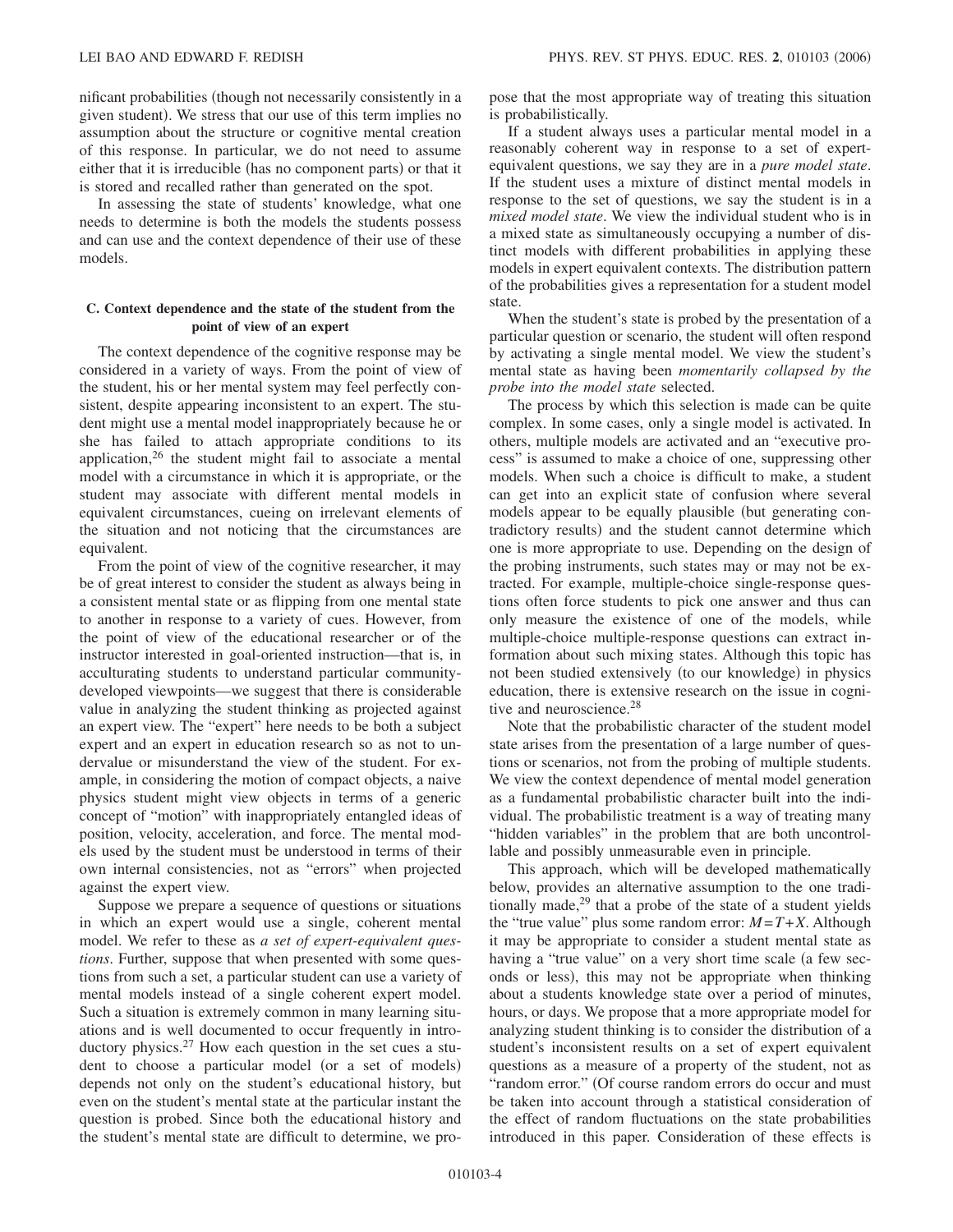beyond the scope of this paper and is discussed in Ref. 30.) In this paper, the probabilistic distribution is interpreted as fundamental and representing the characteristics of students.

As discussed earlier, mental models are productive structures that can be applied to a variety of different physical contexts to generate explanatory results. Mental models can be either complex or simple. For this work, to clarify the nature of our model and method, we have chosen to restrict our considerations to simple models—essentially single facets. We do not intend to imply that all student reasoning is describable by such a simple situation. There are, however, numerous examples of such situations, and we intend to demonstrate the value of our approach by applying it to this simple, highly restrictive situation.

The mixed use of models or competing concepts appears to be a typical and important stage in student learning of physics.6,27,30,31 To study the dynamical process of students' applying their models, we first define two important concepts: *common models* and *student model states*.

#### **D. Common models**

When the learning of a particular physics concept is explored through systematic qualitative research (these researches should always involve detailed individual student interviews and the results should also be verifiable by other researchers), researchers are often able to identify a small, finite set of commonly recognized models.<sup>32</sup> These models often consist of one correct expert model and a few incorrect or partially correct student models. Note that different populations of students may have different sets of models that are activated by the presentation of a new situation or problem. When presented with novel situations, students can activate a previously well-formed model or, when no existing models are appropriate, they can also create a model on the spot using a mapping of a reasoning primitive or by association to salient (but possibly irrelevant) features in the problem's presentation. The identified common student models can be formed in both ways. Although the actual process is not significant in the research of this paper, the specific structure of the models involved may have important implications for the design of instruction.

### **E. Student model state**

When a student is presented with a set of questions related to a single physics concept (a set of expert equivalent questions), two situations commonly occur.

(i) The student consistently uses one of the common models to answer all questions.

(ii) The student uses different common models and is inconsistent in using them; i.e., the student can use one of the common models on some expert-equivalent questions and a different common model on other questions.

The different situations of the student's use of models are described as student *model states*. The first case corresponds to a pure model state and the second case to a mixed model state.

When analyzing the use of common models, it is necessary to allow an additional dimension to include other less



FIG. 1. Using a set of questions designed for a particular physics concept, we can measure the probability for a single student to use different physical models in solving these problems. In the figure,  $M_1, \ldots, M_w$  represent the different physical models (there are a total of *w* physical models including a null model) and  $q_1, \ldots, q_w$ represent the probabilities for a student being triggered into activating the corresponding models.

common and/or irrelevant ideas that student might come up with. To collect this set of responses we identify a *null* model—one not describable by a well-understood common model. With the null model included, the set of models becomes a complete set; i.e., any student response can be categorized. Of course, in addition to collecting random and incoherent student responses, coherent models that have not yet been understood as coherent by researchers may well be classified initially as "null." When a significant fraction of student responses on a particular question winds up being classified as null, it is possible that a better understanding of the range of student responses needs to be developed through qualitative research. In this way, we also have a quantitative tool to alert the needs of further qualitative research.) Specific examples of common models and student model states will be discussed in later sections.

Using a set of questions designed to probe a single concept, we can measure the probability for a single student to activate the different common models in response to these questions. We can use these probabilities to represent the student model state. Thus, a student's model state can be represented by a specific configuration of the probabilities for using different common models in a given set of situations related to a particular concept.

Figure 1 shows a schematic of the process of cueing and activating a student's model, where  $M_1, \ldots, M_w$  represent the different common models (assuming a total of *w* common models including a null model) and  $q_1, \ldots, q_w$  represent the probabilities that a particular situation will result in a student activating the corresponding model. Note that given different sets of questions, the measured probabilities can be different. The measured student model state is a result of the interaction between the individual student and the instrument used in the measurement and should not be taken as a property of the student alone. This is discussed in detail in the next section.) For convenience, we consistently define  $M_1$  to be the expert model and  $M_w$  to be the null model. The possible incorrect models are represented with  $M_2, \ldots, M_{w-1}$ .

## **III. STUDENT MODEL SPACE: A MATHEMATICAL REPRESENTATION**

We represent the mental state of the student with respect to a set of common models in a linear vector space. Each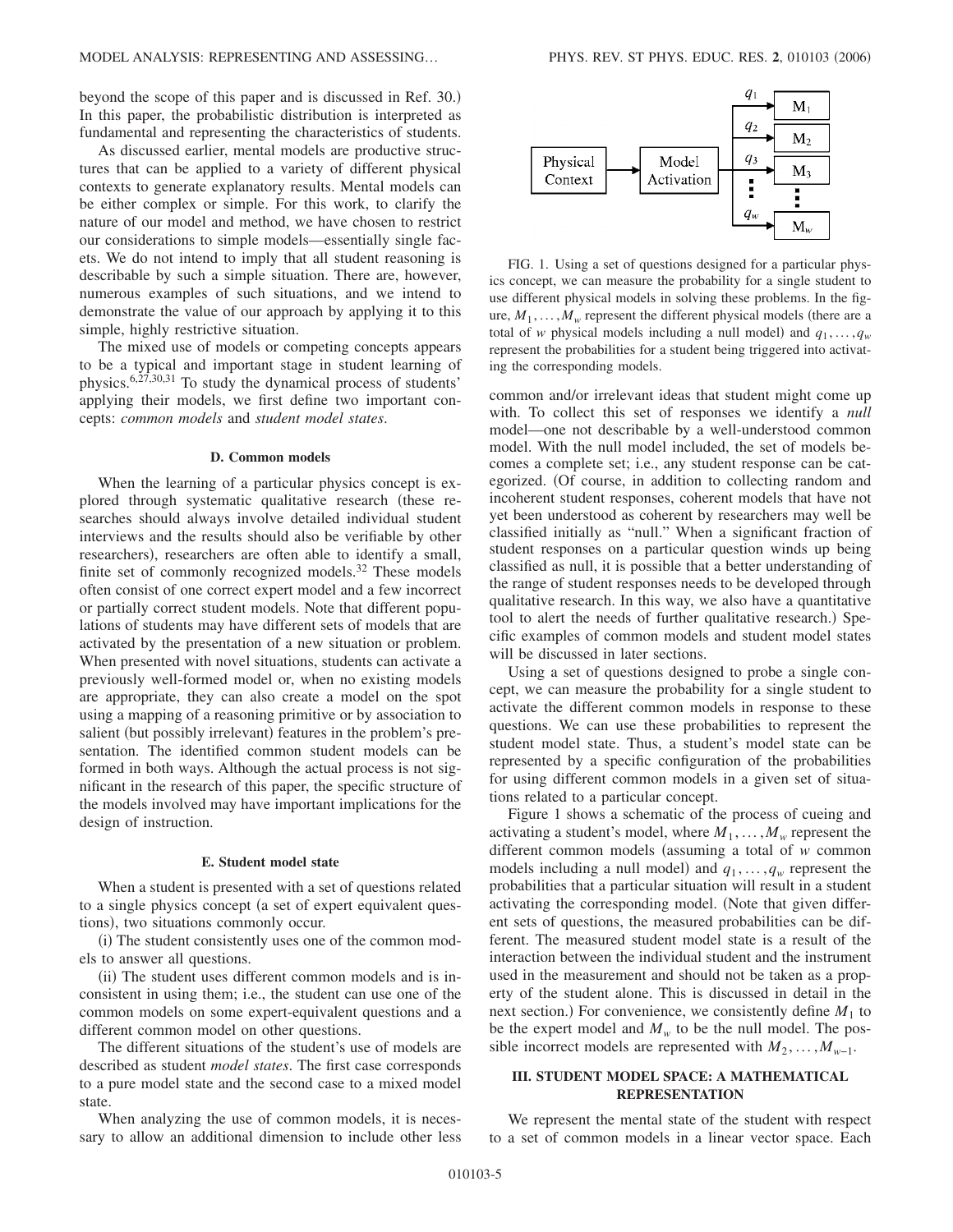common model is associated with an element of an orthonormal basis, **e**.

$$
\mathbf{e}_1 = \begin{pmatrix} 1 \\ 0 \\ \vdots \\ 0 \end{pmatrix}, \quad \mathbf{e}_2 = \begin{pmatrix} 0 \\ 1 \\ \vdots \\ 0 \end{pmatrix}, \quad \dots, \quad \mathbf{e}_w = \begin{pmatrix} 0 \\ 0 \\ \vdots \\ 1 \end{pmatrix}, \qquad (1)
$$

where *w* is the total number of common models being considered (including a null model) associated with the concept being probed. It can be argued that different mental models can have common and overlapping components.

The use of orthogonal vectors in representing the different common models is inspired by studies in biologically plausible neural networks; the brain can distinguish overlapping inputs into distinctive categories, which are represented in terms of sparsely distributed orthogonal neural activation patterns.<sup>33</sup> Suppose a set of concepts is developed over a range of dimensions of features. Between any two concepts, there will be certain dimensions that are identical and certain dimensions that are different. For example, one can imagine a list of identical and different features between the concept of a bird and the concept of a bat. In conceptual space, birds and bats are two distinctive categories, whereas in feature space, they have many overlapping features. Here, orthogonality was employed in conceptual space only, rather than in feature space, to represent the distinctive conceptual categories. Another example can be found in image processing for symbol recognition. The letters "B" and "P" have many overlapping features in "pixel" space as seen by a computer through a digital camera. Once recognized, the two letters are orthogonal categories in symbolic space. Such a treatment is a standard method in pattern recognition and signal processing. The orthogonal basis in Eq.  $(1)$  is employed in a similar manner to label the distinctive categories of student knowledge (models).

We refer to the space spanned by these model vectors as the *model space*. As discussed in Sec. II, in general, the student can be expected to be in a mixed model state. For a given instrument, we represent this state using the probabilities for a student to be cued into using each of the different models. In principle, these probabilities can be probed in experiments; however, a precise determination is often difficult to achieve even with extensive interviews. But in practice we can obtain estimations of this probability with properly designed measurement instruments.

A convenient instrument is a set of research-based multiple-choice questions. Suppose we give a population of students *m* multiple-choice single-response (MCSR) questions on a single concept for which this population uses *w* common models. Define  $Q_k$  as the *k*th student's probability distribution vector measured with the *m* questions. Then we can write

$$
\vec{Q}_k = \begin{pmatrix} q_1^k \\ q_2^k \\ \vdots \\ q_w^k \end{pmatrix} = \frac{1}{m} \begin{pmatrix} n_1^k \\ n_2^k \\ \vdots \\ n_w^k \end{pmatrix},
$$
\n(2)

where  $q_{\eta}^{k}$  represents the probability for the *k*th student to use the *n*<sup>th</sup> model in solving these questions and  $n_{\eta}^{k}$  represents the number of questions in which the *k*th student applied the *th common model. We also have* 

$$
\sum_{\eta=1}^{w} n_{\eta}^{k} = m.
$$
 (3)

In Eq. (2) we have taken the probability that the *k*th student is in the *n*<sup>th</sup> model state to be  $q^k = n^k / m$ . Note that  $q^k = n^k$  is affected by the specific question set chosen. The student model state represents the result of an interaction between the student and particular instrument chosen.

To see why this is the case, consider an infinite set of expert equivalent questions concerning a particular concept that an individual student might consider as requiring two different models, model A or model B, depending on the presence or absence of a particular (actually irrelevant) element in the problem. Assume that if the element is present, the student strongly tends to choose model A; otherwise, they will choose model B. Since the set of questions can contain infinitely many items that have the element and infinitely many items that do not, the instrument designer may create an instrument that has any proportion of the items containing the irrelevant element. The percentage of student choices of model A or B thus depends on the number of items on the test containing A.

The student model state as measured by a particular instrument therefore depends on both the student and instrument. Since we are concerned with evaluating normative instruction, in which the student is being taught a particular model or set of models, the choice of the proportion of questions depends on normative goals—what the instrument designer considers important for the student to know. *The student model state should therefore be thought of as a projection of student knowledge against a set of normative instructional goals, not as an abstract property belonging to the student alone*. For the purpose of assessment, researchers can develop (through systematic research on student models) a rather standardized set of questions based on the normative goals. These questions can then be used to provide a comparative evaluation of situations of student models for different populations.

We do not choose the probability vector  $Q_k$  to represent the model state of the *k*th student. Rather, we choose a vector consisting of the *square roots* of the probabilities. We refer to these square roots as the *probability amplitudes*. In principle, either approach might be considered. In practice, there are considerable advantages to the square root choice, as it naturally leads to a convenient structure, the density matrix, as we will see below. We choose to define the square root vector so that when the inner and outer products of this vector are taken with itself it yields useful and straightforward relationships. The inner product leads to the sum of probabilities constraint, and the outer product produces the density matrix defined in Eq. (7). Although there could be many ways of constructing a density matrix from probabilities and their joint products, we choose to build with the square root vector. This construction respects the symmetry of the space with respect to the exchange of the models, and the use of a matrix built by outer products permits useful manipulative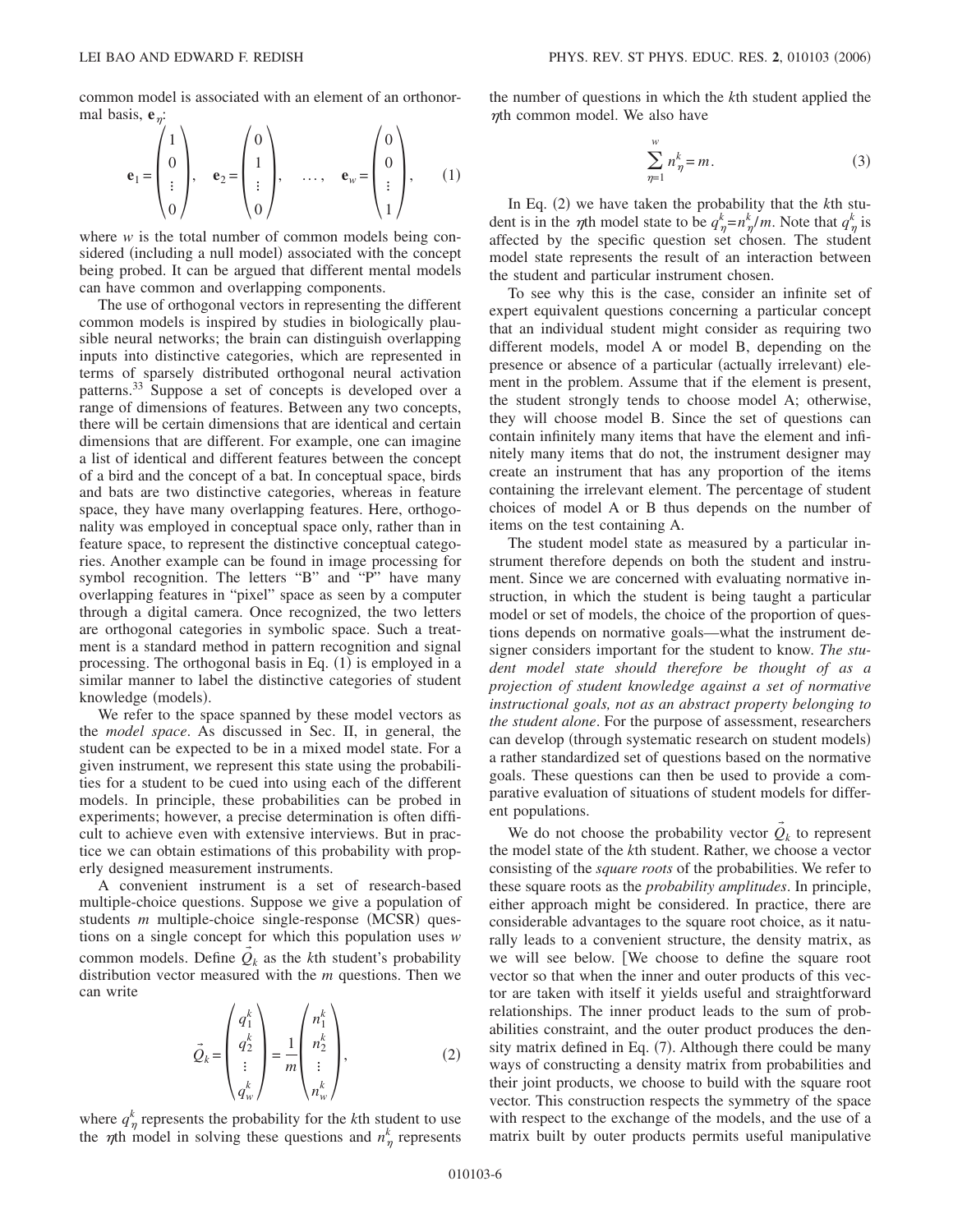- 5. A boy throws a steel ball straight up. Consider the motion of the ball only after it has left the boy's hand but before it touches the ground, and assume that forces exerted by the air are negligible. For these conditions, the  $force(s)$  acting on the ball is (are):
- (A) a downward force of gravity along with a steadily decreasing upward force.
- (B) a steadily decreasing upward force from the moment it leaves the boy's hand until it reaches its highest point; on the way down there is a steadily increasing downward force of gravity as the object gets closer to the earth.
- (C) an almost constant downward force of gravity along with an upward force that steadily decreases until the ball reaches its highest point; on the way down there is only a constant downward force of gravity.
- (D) an almost constant downward force of gravity only.
- (E) none of the above. The ball falls back to ground because of its natural tendency to rest on the surface of the earth.

## FIG. 2. Question 5 of the FCI test.

techniques. We therefore choose to represent the model state for the *k*th student in a class with a vector of unit length in the model space,  $\mathbf{u}_k$ :

$$
\mathbf{u}_{k} = \begin{pmatrix} \sqrt{q_{1}^{k}} \\ \sqrt{q_{2}^{k}} \\ \vdots \\ \sqrt{q_{w}^{k}} \end{pmatrix} = \frac{1}{\sqrt{m}} \begin{pmatrix} \sqrt{n_{1}^{k}} \\ \sqrt{n_{2}^{k}} \\ \vdots \\ \sqrt{n_{w}^{k}} \end{pmatrix}, \tag{4}
$$

where

$$
\mathbf{u}_k^T \mathbf{u}_k = \sum_{\eta=1}^w q_\eta^k = 1.
$$
 (5)

# **IV. ANALYZING STUDENT MODELS WITH MULTIPLE-CHOICE INSTRUMENTS**

Using our mathematical representation, we can analyze student responses to multiple-choice questions to measure student model states and study the evolution of a class's learning. The development of an effective instrument should always begin with systematic investigations of student difficulties in understanding a particular concept. Such research often relies on detailed interviews to identify common models that students may form before, during, and after instruction. Using the results from this research, multiple-choice questions can be developed where the choices of the questions is designed to probe the different common student models. For some tools to help design effective distracters and to see how different design may affect the measurement, see Refs. 30 and 34.) Then interviews are again used to confirm the validity of the instrument, elaborate what can be learned from the data, and start the cyclic process to further develop the research.

In physics education, researchers have developed research-based multiple-choice instruments on a variety of topics. The two most popular instruments available on concepts in Newtonian mechanics are the FCI and FMCE.5,6 The questions were designed to probe critical conceptual knowledge, and their distracters are chosen to activate common naive conceptions. As a result, many of the questions on these tests are suitable for use with the model analysis method. In this paper, we use the data of the FCI test from engineering students in the calculus-based physics class at the University of Maryland. Results of the FMCE test with students from other schools are discussed in Ref. 30.

### **A. Force-motion model**

An example in Newtonian mechanics where students commonly have a clearly defined and reasonably consistent facet is the relation of force and motion. Student understanding of the force-motion connection has been thoroughly studied for the past two decades, and researchers have been able to develop a good understanding of the most common student models.4,34–38 A commonly observed student difficulty is that students often think that a force is always needed to maintain the motion of an object. As a result, students often have the idea that there is always a force in the direction of motion. For the population in our introductory physics class, this is the most common incorrect student model related to the concepts of force and motion. Some even consider that the force is proportional to the velocity. In the physics community model, an unbalanced force is associated with a change in the velocity—an acceleration. Therefore, for this concept, we can define three common models.

Model 1: a nonzero net force results in change of the velocity of motion (correct expert model).

Model 2: there is always a force in the direction of motion (student model, sometimes correct, sometimes incorrect).

Model 3: null model.

In the FCI, five questions activate models associated with the force-motion concept (questions  $5, 9, 18, 22,$  and  $28$ ). (In the FCI, two clusters of questions, those on Force-Motion and Newton III, provide most of the FCI's discriminatory power. For details on how we identified these questions using a quantitative argument, see Ref. 34.) As an example, consider question 5 (see Fig. 2). The distracters "a," "b," and "c" represent three different responses associated with the same incorrect student model (model 2). All of the three choices involve a force in the direction of motion. If a student selects one of these three choices, we consider that the student is using model 2. (Here we use a model assignment scheme based on the student response to a single item. More complex situations can be considered. See Ref. 30.) To use this method, we have to assume that if a student is cued into using a particular model, the probability for the student to apply the model inappropriately is small  $\left( \langle 10\% \text{ empirically} \rangle \right)$ compared to random guessing. Such probabilities can often be evaluated with interviews. More detailed analysis on the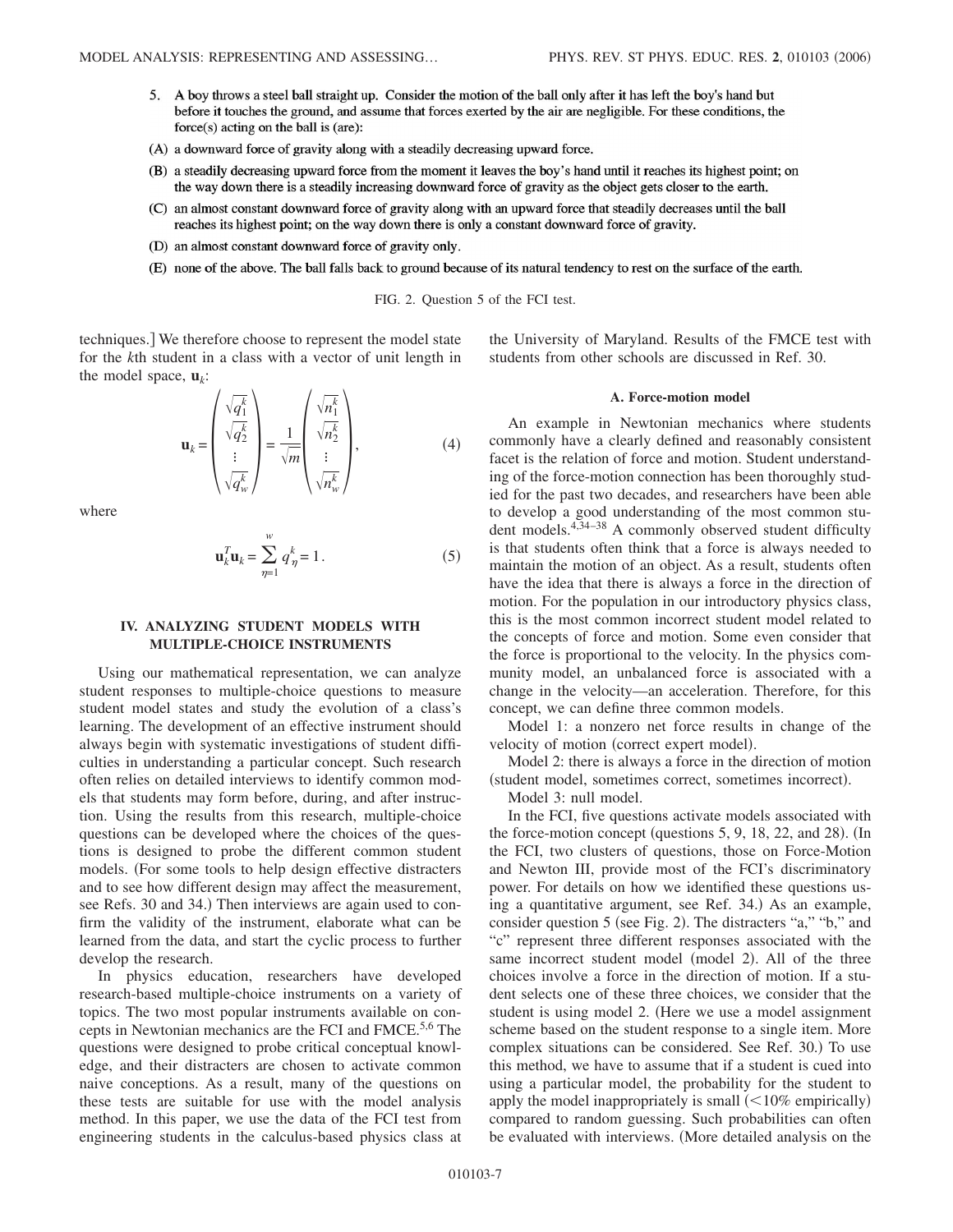TABLE I. Associations between the physical models and the choices of the five FCI questions on the force-motion concept.

| Questions | Model 1     | Model 2 | Model 3 |
|-----------|-------------|---------|---------|
| 5         | d           | a, b, c | e       |
| 9         | a, d        | b, c    | e       |
| 18        | b           | a, e    | c, d    |
| 22        | a, d        | b, c, e |         |
| 28        | $\mathbf c$ | a, d, e | h       |

certainty of such a model assignment is discussed in Chap. 4 of Ref. 30. The probability can also be measured with specially designed questions where we can give a cluster of questions based on similar context settings with the leading ones (often simple) to test if the students are triggered into a particular model state and the following ones (somewhat more complex) to test if the students can apply the models correctly. We have also developed modeling schemes based on the student responses patterns on a series of questions. Details can also be found in Chap. 5 of Ref. 30.) More details on the uncertainties of this method can be found in Ref. 39. With this method, if a student answers "d" on this question, we assume that it is very likely for this student to have a correct model. Note that this is not always the case. With some questions, students can choose the right answer for the wrong reasons. To obtain more accurate representations of student reasoning using our method, the wording of such items needs to be improved and the probability of student model crossover estimated through interviewing.<sup>30</sup>) Choice "e" reflects the Aristotelian idea and is rarely held by students in our introductory physics class. If a student does choose this option, we consider this student as having a null model.

We assume that there are clear associations between the three models and the responses corresponding to the five FCI questions in the force-motion cluster as listed in Table I. Notice that the mappings between model and item do not have to be one to one. It is appropriate to have multiple choices mapped to a single model but not the opposite.<sup>39</sup> Further, note that having the correct model does not imply having the correct answer. The student might have a correct model but employ it incorrectly. If there are known to be common errors in applying a correct model, we might want to include some of these errors as distracters. A good understanding of the most common student errors allows the construction of questions that probe both student model choice and student accuracy. In this analysis we only consider the students' model choice. This underlines the fact that a model analysis provides different information about student thinking than does a right and wrong analysis.

Using Table I, we can obtain an estimation of individual students' model states from students' responses. For example, if a student answers the five questions with "a," "d," "a," "d", and "b," the student probability vector is  $(2\ 2\ 1)^{T}/5$ . Using Eq. (4), the model state for this student is  $(\sqrt{2}, \sqrt{2}, 1)^{T}/5.$ 

## **B. Class model density matrix**

As discussed above, for a particular physical concept, a single student can have a pure (consistent) model state (not necessarily a correct one) when the student consistently uses a single model for all expert-equivalent questions related to the concept, a mixed model state where the student uses several models (correct and incorrect ones) inconsistently, or a null model state where no clear models can be categorized no known systematic logical reasoning involved in generating the response).

For a class probed by a given instrument, each student has an individual model state. The combined outcomes of the class contain both individuals' features of their model states and the group's behavior of the students in the class. Therefore, we are tackling a very complicated system that involves both individual and group effects. Analyses using scores alone often fail to provide useful details on the students' real understanding of the physics concept (except in the case when most students consistently give correct answers). For example, a low score can be caused by a consistent incorrect model, calculation errors generated while using a correct model, random guessing, or a persistently triggered incorrect model for a student in a mixed model state. These different situations reflect important information on student understanding of physics, but they cannot be distinguished using an analysis based solely on scores. We introduce here a procedure we call *model estimation* that can provide a way to extract such information.

Using a group of questions associated with a single physics concept, we can measure and represent the single student model state with Eq. (4). In the following, we use the example of the force-motion models and the FCI to demonstrate the model estimation algorithm. The FCI has five force-motion questions and involves three models, so  $m=5$ and  $w=3$ . We can rewrite Eq. (4) as

$$
\mathbf{u}_{k} = \frac{1}{\sqrt{5}} \begin{pmatrix} \sqrt{n_{1}^{k}} \\ \sqrt{n_{2}^{k}} \\ \sqrt{n_{3}^{k}} \end{pmatrix},
$$
 (6)

where  $n_i^k$  is the number of questions the  $k$ th student answered using the *i*th model.

We define the *single student model density matrix* for the *k*th student as  $(w=3)$ :

$$
\mathbf{D}_{k} = \mathbf{u}_{k} \otimes \mathbf{u}_{k}^{T} = \{p_{\eta\mu}^{k}\} = \frac{1}{m} \begin{bmatrix} n_{1}^{k} & \sqrt{n_{1}^{k}n_{2}^{k}} & \sqrt{n_{1}^{k}n_{3}^{k}} \\ \sqrt{n_{2}^{k}n_{1}^{k}} & n_{2}^{k} & \sqrt{n_{2}^{k}n_{3}^{k}} \\ \sqrt{n_{3}^{k}n_{1}^{k}} & \sqrt{n_{3}^{k}n_{2}^{k}} & n_{3}^{k} \end{bmatrix} .
$$
 (7)

Although the single student model density matrix clearly contains no more information about the student than does the model vector (all the elements of the matrix are uniquely determined by the elements of the vector), the situation changes dramatically when we sum over all students in the class. We define the *class model density matrix* as the average of the individual students' model density matrices: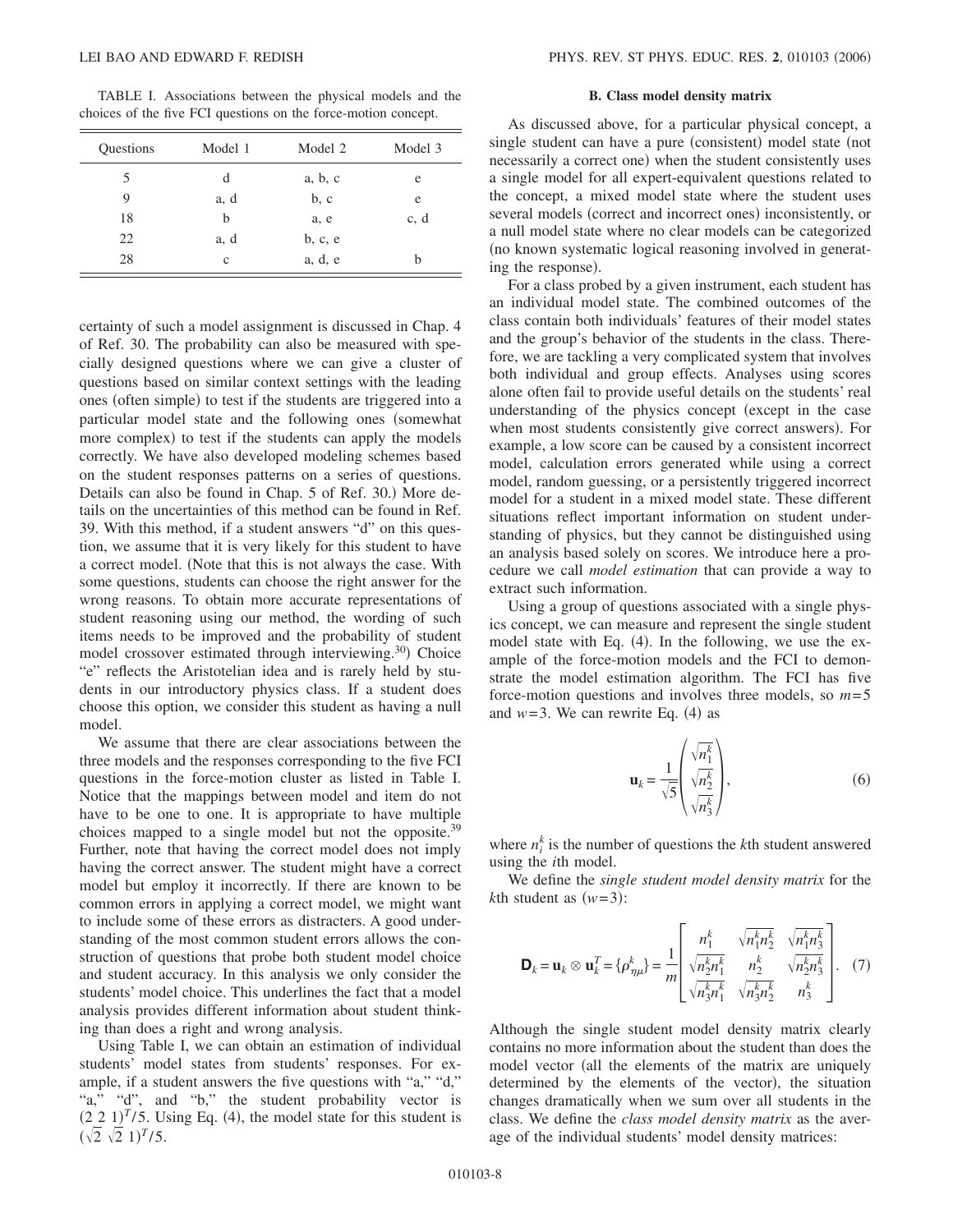|                         | $\lceil 0.5 \rceil$                         |     | $\begin{array}{c} 0 \end{array}$ |  | $\begin{bmatrix} 0.5 & 0.2 & 0.1 \end{bmatrix}$ |                                                 |
|-------------------------|---------------------------------------------|-----|----------------------------------|--|-------------------------------------------------|-------------------------------------------------|
|                         |                                             |     |                                  |  | 0.3                                             | 0.1                                             |
|                         | $\begin{vmatrix} 0 & 0 & 0.2 \end{vmatrix}$ |     |                                  |  |                                                 | $\begin{bmatrix} 0.1 & 0.1 & 0.2 \end{bmatrix}$ |
| (a)                     |                                             | (b) |                                  |  | (c)                                             |                                                 |
| Consistent<br>one-model | Consistent<br>three-model                   |     | Inconsistent<br>three-model      |  |                                                 |                                                 |

FIG. 3. Examples of the student class model density matrix: (a) an extreme case corresponding to the first type of class model condition where everyone has the same physical model (model  $1$ ),  $(b)$ the second type of class model condition where the class consists of three different groups of students each with a consistent physical model, and (c) the third type of class model condition where many students have multiple physical models and are inconsistent in using these models.

$$
\mathbf{D} = \begin{bmatrix} \rho_{11} & \rho_{12} & \rho_{13} \\ \rho_{21} & \rho_{22} & \rho_{23} \\ \rho_{31} & \rho_{32} & \rho_{33} \end{bmatrix} = \frac{1}{N} \sum_{k=1}^{N} \mathbf{D}_{k}
$$

$$
= \frac{1}{N \cdot m} \sum_{k=1}^{N} \begin{bmatrix} n_{1}^{k} & \sqrt{n_{1}^{k}n_{2}^{k}} & \sqrt{n_{1}^{k}n_{3}^{k}} \\ \sqrt{n_{2}^{k}n_{1}^{k}} & n_{2}^{k} & \sqrt{n_{2}^{k}n_{3}^{k}} \\ \sqrt{n_{3}^{k}n_{1}^{k}} & \sqrt{n_{3}^{k}n_{2}^{k}} & n_{3}^{k} \end{bmatrix} . \tag{8}
$$

The class model density matrix retains important structural information about the individual student models which is otherwise lost if we only sum over the model vectors (this will produce the diagonal elements of the density matrix). By analyzing this matrix, we can study the features of the models used by the students in the class.

Now let us consider a population of students with diverse background. In solving a set of questions on a single concept, students in a class can be in a variety of situations on using their models. Three common situations are the following.

(i) Most students in a class have the same model (not necessarily a correct one) and are self-consistent in using it.

(ii) The class population uses several different models but each student only uses one model consistently. Thus the class of students can be partitioned into several groups each with a different but consistent model.

(iii) Individual students in the class can each have multiple models and use these models inconsistently; i.e., the individual students have mixed model states.

Note that these different situations contain statistical features of the population which are intrinsically different from the probabilistic nature of individual student's model state. Corresponding to these different situations, the class model density matrix will show different structures (see Fig. 3). As indicated from Eq. (8), the diagonal elements of **D** reflect the percentage of the responses generated with the corresponding models used by the class. The off-diagonal elements reflect the consistency of the individual students' use of their models. Large off-diagonal elements indicate low consistency (large mixing) for individual students in their model use. Empirically, when the ratio between an off-diagonal element and the multiplication product of the square roots of the two corresponding diagonal elements is larger than 50%, the mixing between the two corresponding models is regarded as significant.

Using the class model density matrix, we can extract quantitative information on the distribution of student models for the class. One convenient method is to perform an eigenvalue decomposition to extract *class model vectors* (the eigenvectors of **D**) and the eigenvalues. A detailed discussion of the eigenvalue analysis is given in the Appendix.

The analysis in the Appendix demonstrates that the  $\mu$ th eigenvalue is the average of the squares of the overlap (dot product) between the  $\mu$ th eigenvector and the individual students' model vectors. Consequently, the eigenvalue is affected by both the similarity of the individual students' model vectors and the number of students with similar model state vectors. Thus, if we obtain a large eigenvalue  $(>0.65$ empirically) from a class model density matrix, it implies that many students in the class have similar  $\mathbf{u}_k$ 's (i.e., the class has a consistent population). On the other hand, if we obtain several small eigenvalues, it indicates that students in the class behave differently from one another. Therefore, we can use the magnitude of the eigenvalues to evaluate the consistency of a class's population and the applicability of the simple form of the model analysis method.

Using an eigenvalue decomposition to analyze the class model density matrix, we can obtain a quantitative assessment of the structure and popularity of the students' common model states. We can evaluate two types of consistency: the consistency of individual students using different models, which is reflected by the off-diagonal elements of the class model density matrix (mixed or pure), and the consistency among different students which is revealed by the eigenvalues.

As indicated by Eqs.  $(A5)$  and  $(A6)$ , if there is an eigenvector with a large eigenvalue, it contains the dominant features of the single student model vectors. We refer to this as the *primary* eigenvector. The additional eigenvectors act as corrections of less popular features that are not represented by the primary state. When considering the class as a single unit, a primary eigenvector gives a good evaluation of the overall model structure of the class. However, if we regard the class as a composition of individual students, there can exist interesting details that cannot be extracted with a simple eigenvalue decomposition due to the fact that the eigenvalue method necessarily yields orthogonal eigenvectors. It is also a general problem that will be encountered when attempting to represent the distributive results of a population with several definite items (vectors, values, etc.).]

For example, suppose we have a class that can be divided into several groups of students, where students in each group all have similar model states and students from different groups have significantly different model states. In this situation an eigenvalue decomposition can give good results for the following two cases.

(i) When the model states from different groups are nearly orthogonal (this limits the number of such groups to be equal to the dimensions of the related model space), the eigenvalue decomposition will produce eigenvectors that are similar to these model states.

(ii) When one of these student groups has a dominant population, the eigenvalue decomposition will produce a pri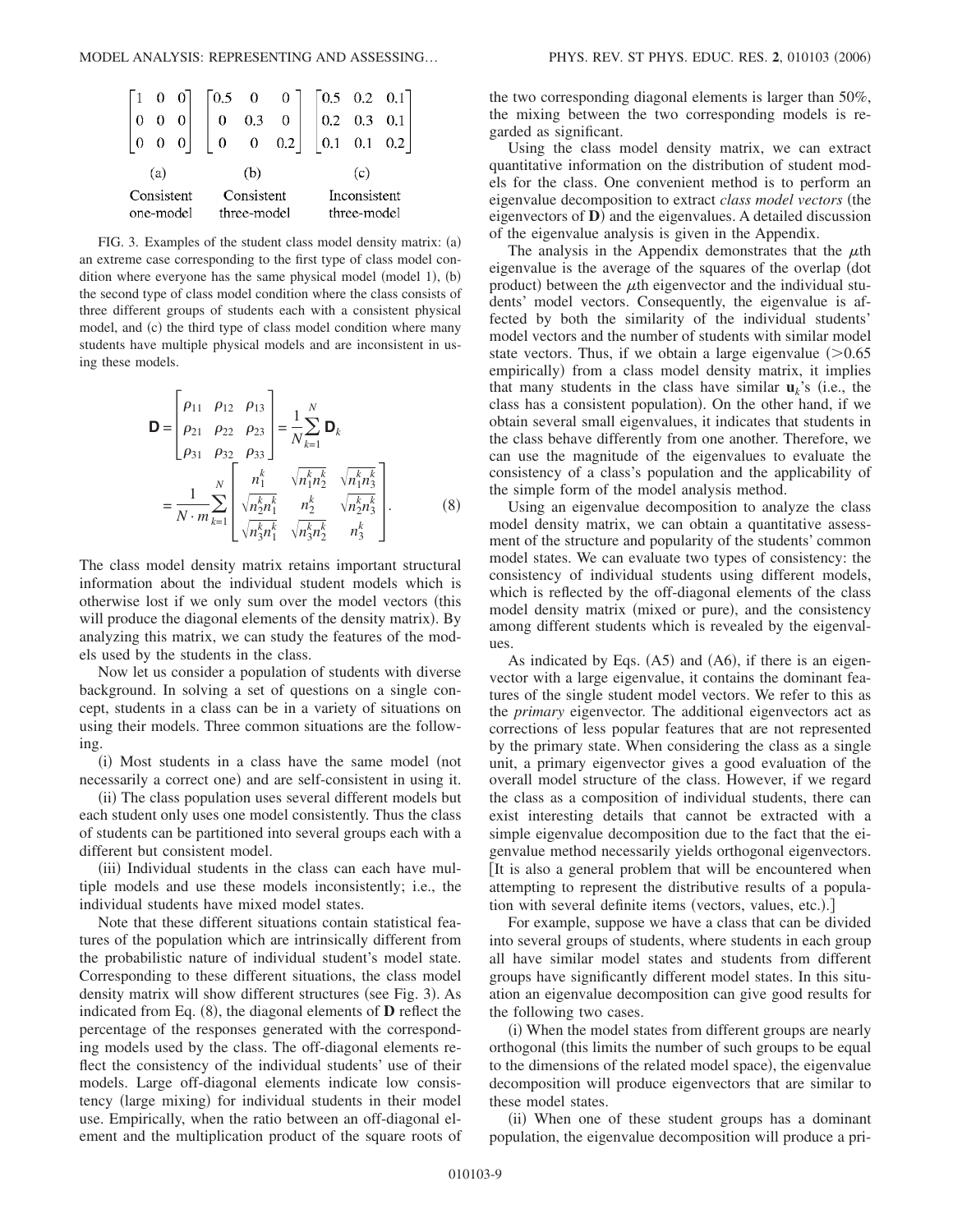mary vector, with a large eigenvalue, very close to the model state held by this dominant group.

In the case when students are different but not "so" different (with a distribution of different but nonorthogonal model states), an eigenanalysis will not give appropriate model states. Rather, it will provide a set of orthogonal model vectors representing unique features of all the average students' model states. In the case that the eigenvalues are small, a scatter plot of the individual students' eigenvectors can suggest whether it might be useful to perform a cluster analysis, separating the class into distinct populations and determining the characteristics of those populations. Based on computer simulations and the analysis of a large-scale data set (which will be discussed in future papers), it is suggested that when the eigenvalue of a primary eigenvector is less than 0.65 and the student model states are mixed, the students in the class will have a somewhat "flat" distribution of nonorthogonal model states. In such cases, plotting the angular distribution of the individual students' model states and/or conducting cluster analysis may provide more details on the population. Still, the eigenanalysis can provide a simple indicative evaluation of the population when we combine to consider both eigenvalues and eigenvectors in our data analysis. In the example reported below, the primary eigenvalue is close to 0.8, which indicates that most students have similar model states.

### **C. Representing the class model state: The model plot**

In many situations we have encountered, students often have two dominant models: a correct one and a common misconception. To conveniently represent and study the states and changes of student models in this situation, we construct a two-dimensional graph or *model plot* to represent the class use of the two models. For example, suppose we study the first two models in a three-model situation. A class model state (an eigenvector of the class model density matrix)  $\mathbf{v}_{\mu} = (v_{1\mu}, v_{2\mu}, v_{3\mu})^T$  can be represented as a point in a two-dimensional space in which the two axes represent the probabilities that a representative student in the class will use the corresponding models over the whole set of expertequivalent questions of the probe instrument. The state is represented by a point (point B in Fig. 4) that we refer to as the *class model point* on a plot with  $P_1 = \sigma_\mu^2 v_{1\mu}^2$  as the vertical component and  $P_2 = \sigma_\mu^2 v_{2\mu}^2$  as the horizontal component.

When the eigenvalue of a class model state is small, the class model point will be close to the origin. On the other hand, a state with a large eigenvalue will be close to the line going through  $(0,1)$  and  $(1,0)$ , which is the upper boundary of the allowed region of the model plot. Since the two coordinates represent probabilities and the sum of the probabilities must be less than or equal to 1, a class point must lie below the line  $P_1+P_2=1$ . In addition, since each probability must be positive, the class point must lie within the triangle bounded by the points  $(0,0)$ ,  $(1,0)$ , and  $(0,1)$ . In the case when a class model state vector has small elements on model dimensions that are not considered  $(v_{3\mu})$  in this case), which often occurs, we can make an approximation letting  $\sigma_{\mu}^2(1)$ 



FIG. 4. Model regions on model plot. The model 1 (model 2) region represents comparatively consistent model states with dominant model 1 (model 2) components. The mixed model region represents mixed model states.

 $-v_{3\mu}^2$ )  $\approx \sigma_{\mu}^2$ . Then the distance between a model point and the upper boundary can be used to estimate the eigenvalue of the corresponding model state. Defining *d* as the distance between a model point and the upper boundary, this estimation can be calculated with

$$
\sigma^2 \cong 1 - d\sqrt{2}.\tag{9}
$$

#### **D. Describing model-mixing features**

When analyzing student model structures in a case where the model space is dominated by two models we can represent the student model states on a two-dimensional model plot as shown in Fig. 4. In order to describe the different regions of the plot, we separate the plot by drawing two straight lines from the origin with slopes equal to 1/3 and 3, respectively (see Fig. 4). We also draw the line corresponding to the condition  $P_1 + P_2 = 0.4$ . With these lines, we partition the model plot into four regions: the *model 1 region*, *model 2 region*, *mixed region*, and *secondary model region* (model states with eigenvalues smaller than  $0.4$ ) as shown in Fig. 4. When a class has a primary model point in model 1 region (or model 2 region), it suggests that statistically the students in the class have similar model states which have a dominant component on model 1 (or model 2). When a class has a primary model point in the mixed region, the students in the class often have predominantly mixed model states; i.e., most of the students are inconsistent in using the different common models. The secondary model region represents model states with small eigenvalues, which reflect less popular features of the class behavior. In most cases we have studied, there is one primary model state with an eigenvalue 3–4 times larger than the second largest eigenvalue. In these cases, the primary model state alone provides a good overview of the class's model state.

The model plot can visually present much information about the student model states on the same graph (e.g., the consistency of the class population, the consistency of the individual students in the class, and the types of models used). We can also put the pre- and post-model states from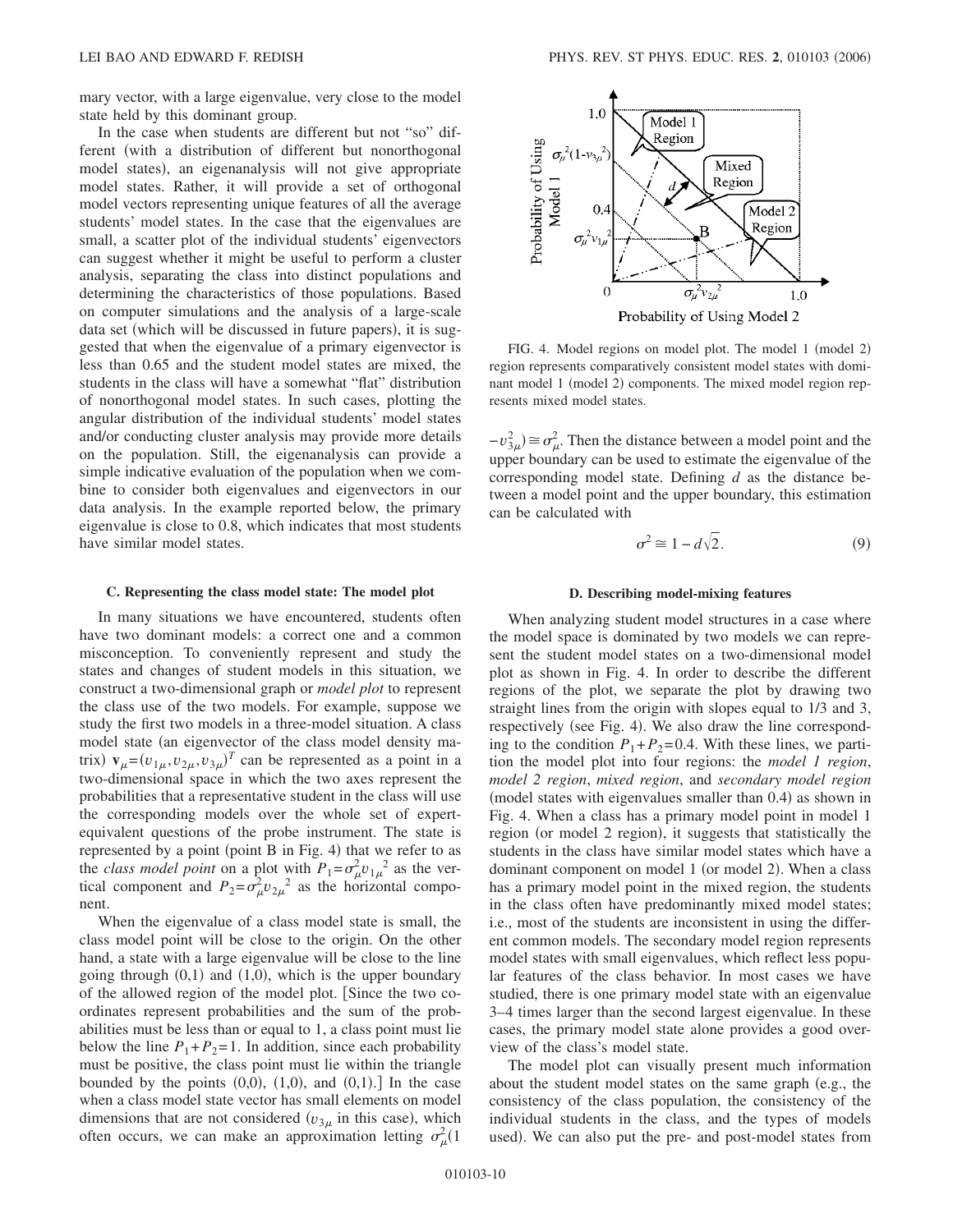| Tutorial          | Pre                                                                                                                                                                                                                                                                                                                              | Post |      |                                                                                                          |      |
|-------------------|----------------------------------------------------------------------------------------------------------------------------------------------------------------------------------------------------------------------------------------------------------------------------------------------------------------------------------|------|------|----------------------------------------------------------------------------------------------------------|------|
| Density<br>matrix | $\begin{bmatrix} 0.27 & 0.23 & 0.02 \\ 0.23 & 0.69 & 0.07 \\ 0.02 & 0.07 & 0.04 \end{bmatrix}$                                                                                                                                                                                                                                   |      |      | $\begin{bmatrix} 0.66 & 0.28 & 0.03 \\ 0.28 & 0.31 & 0.02 \end{bmatrix}$<br>$0.03 \quad 0.02 \quad 0.03$ |      |
| Eigenvalues       | 0.80<br>0.17                                                                                                                                                                                                                                                                                                                     | 0.03 | 0.82 | 0.15                                                                                                     | 0.03 |
| Eigenvectors      | $\begin{pmatrix} 0.40 \\ 0.91 \\ 0.90 \end{pmatrix}$ $\begin{pmatrix} -0.92 \\ 0.39 \\ 0.97 \end{pmatrix}$ $\begin{pmatrix} 0.03 \\ -0.12 \\ 0.99 \end{pmatrix}$ $\begin{pmatrix} 0.87 \\ 0.48 \\ 0.95 \end{pmatrix}$ $\begin{pmatrix} -0.49 \\ 0.87 \\ 0.92 \end{pmatrix}$ $\begin{pmatrix} 0.03 \\ 0.04 \\ 0.99 \end{pmatrix}$ |      |      |                                                                                                          |      |
| Traditional       | Pre                                                                                                                                                                                                                                                                                                                              |      |      | Post                                                                                                     |      |
| Density<br>matrix | $\begin{bmatrix} 0.27 & 0.22 & 0.03 \\ 0.22 & 0.68 & 0.08 \\ 0.03 & 0.08 & 0.05 \end{bmatrix}$                                                                                                                                                                                                                                   |      |      | $\begin{bmatrix} 0.46 & 0.25 & 0.03 \\ 0.25 & 0.50 & 0.05 \end{bmatrix}$<br>$0.03$ 0.05 0.04             |      |
| Eigenvalues       | 0.79<br>0.17                                                                                                                                                                                                                                                                                                                     | 0.04 | 0.74 | 0.23                                                                                                     | 0.03 |
| Eigenvectors      | $\begin{pmatrix} 0.40 \\ 0.91 \\ 0.12 \end{pmatrix}$ $\begin{pmatrix} -0.92 \\ 0.39 \\ 0.02 \end{pmatrix}$ $\begin{pmatrix} 0.02 \\ 0.12 \\ 0.09 \end{pmatrix}$ $\begin{pmatrix} 0.67 \\ 0.73 \\ 0.08 \end{pmatrix}$ $\begin{pmatrix} -0.74 \\ 0.67 \\ 0.06 \end{pmatrix}$ $\begin{pmatrix} 0.01 \\ 0.10 \\ 0.09 \end{pmatrix}$  |      |      |                                                                                                          |      |

TABLE II. Results of class model density matrices and class model states on the force-motion concept with data from UMD students.

different classes together on the same plot, making it much easier to see the patterns and shifts of the different class model states.

## **V. MODEL ANALYSIS OF FCI DATA**

Using the model estimation method, we analyzed FCI data from the pre-post testing of 14 introductory mechanics classes (Physics 161) at the University of Maryland [data collected by J. M. Saul at the University of Maryland (UMd)]. The students were mostly engineering majors. All the classes had traditional lectures three hours per week and were assigned weekly readings and homework consisting of traditional textbook problems. All of the students also had one hour per week of small-group  $(N \sim 30)$  teachingassistant- (TA-) led recitations. In half of the classes recitations were traditional TA-led problem-solving sessions (students asking questions and the TA modeling solutions on the board). The other half received recitations taught with tutorials (McDermott & Shaffer, 1998). These sessions consisted of students working together in groups of three to five on research-based guided-discovery worksheets. The worksheets often used a cognitive conflict model and helped students develop qualitative reasoning about fundamental physics concepts. In the following analysis, we use the five FCI questions on the force-motion concept as an example to demonstrate the model estimation algorithm.

Using the item-based modeling scheme in Table I and following the procedures in Eqs.  $(2)$ – $(8)$ , we calculated the average student initial model state on force and motion by combining all classes (778 students). The results are shown in Table II. As we can see from this table, the eigenvalues for the class states corresponding to the null models are very small. This indicates that most students use either the correct expert model or the incorrect naive model and the model space defined from the qualitative research matches well with this population. In addition, the primary class model states (states with the largest eigenvalue) of all classes have eigenvalues around 0.8. Therefore, the primary state alone can give a fairly good description of the class. Using the results in Table II the class model states on the force-motion concept are displayed on a model plot spanned by model 1 (expert model) and model 2 (naive model) (see Fig. 5). For each type of class, we plot the class primary model state. The initial states of both types of classes are nearly the same and can be interpreted as that before instruction most students in the two classes consistently use the incorrect model on all the questions related to force and motion.

After instruction, the model state of the tutorial classes indicates that most students use the correct model rather consistently. On the other hand, the primary model state of the traditional classes indicates a mixed model state, which shows that most students in the class are inconsistent in using their models. Since the model state is nearly a perfect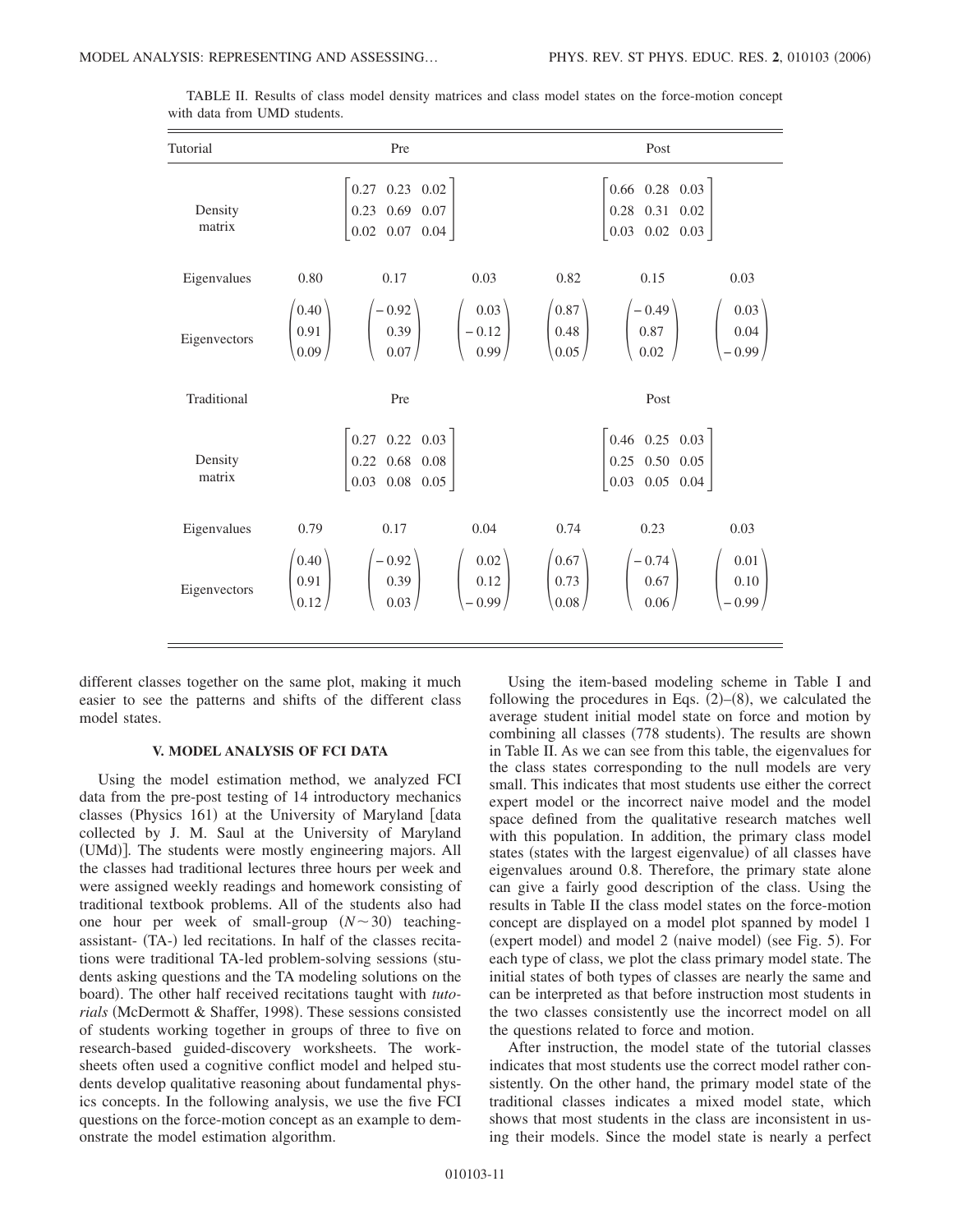

FIG. 5. Model plot of student class model states on force and motion with FCI data from the University of Maryland. For each type of class, we plotted, for pre- and post-results, the first two class model states (states with the first and second largest eigenvalues). The two arrows represent the shifts of the first model states the for pre- and post-results of tutorial (Tut) and traditional (Trd) classes.

mix (half and half), a particular student is likely to use the correct model on half of the questions and use the incorrect model on the other half of the questions. This result provides a piece of evidence that validates our treatment of context dependence with the representation of mixed model states in a population and also indicates that the five FCI questions on force and motion are well designed and are appropriate for the assessment of students' conceptual knowledge concerning context dependence.

# **VI. COMPARING MODEL ANALYSIS AND FACTOR ANALYSIS**

Factor analysis is one of the statistical methods widely used in educational and psychological research. To compare model analysis and factor analysis, we should understand to which extent factor analysis is applicable. In other words, what should one use factor analysis for?

Basically, factor analysis extracts information from a correlation matrix usually built from students' scores on different test items. The factors (eigenvectors) extracted from a correlation matrix provide a measure of how different test items may be related in terms of consistencies among student responses. Factor analysis is not designed to provide the reasons for such relations.

In a test instrument, researchers usually design several equivalent questions on a single concept with varying contextual features. This represents the experts' view on how test items are clustered. However, due to the context dependence of learning, the different contextual features of the equivalent questions may cause the students to respond differently. In such cases, there will be low-consistency among students' scores to the cluster of questions that the experts would consider equivalent.

The interpretation of this result depends on the researchers' model about student learning. If one considers that the consistency among students' scores reflects their understandings of the test items, the result can lead researchers to think that from the students' point of view, those items which should be grouped together in the experts' view are actually not. However, it can be argued that such an interpretation is valid only when students are in pure model states so that they are consistent in using their knowledge in different but equivalent contexts. When students have mixed model states, the low consistency among students' scores on different equivalent items is primarily caused by the context dependence of their knowledge. Therefore, in such cases, the analysis of the correlation matrix will not be able to identify a strong factor, which is evident from the results in the study by Huffman and Heller.<sup>40</sup> Let us consider an idealized example to demonstrate how the two methods deal with the issue of context dependence.

Suppose we give four multiple-choice questions to a class of 100 students  $(m=4, N=100)$  and that all four questions probe the understanding of a single physics concept that might activate one of two models: model A and model B  $(w=2)$ . Consider two situations.

*Case 1*. All students in the class are self-consistent. Half of them use model A on all four questions, and the other half use model B on all four questions.

*Case 2*. All students are equally mixed between model A and model B: They use model A and model B equally, so each student applies model A to two questions and model B to the other two, but the choices of which questions correspond to which model is random.

In case 1, the results from both methods are calculated in Table III. As we can see, the results from model analysis show two states with equal weights, indicating that the class has two groups, each of which consistently use one of the models. The results from factor analysis give a single factor, which shows that all the students are consistent. The result from factor analysis does not tell in which way the students are being consistent. This can, however, be supplemented by the information about the class scores.)

The results for case 2 are displayed in Table IV. For both methods, eigenvectors with eigenvalues equal to zero are omitted. Since the students are assumed to be equally mixed with model A and model B, the probability for a single student to use either model A or model B is equal for all questions. As we can see, the results from model analysis indicate a single perfectly mixed class model state with 100% occupancy (the eigenvalue equals 1). On the other hand, since the students are inconsistent in answering the questions, factor analysis gives a randomlike correlation between different questions and shows no dominant factors. Such a situation is often interpreted as if there is no factor in the data. In terms of consistency among students' scores, both methods produce the correct results—students' scores are not consistent. However, in the second case, it is obvious that students in the class are behaving similarly in terms of their model states; they all have an identical mixed model state. This information can only be retrieved from model analysis.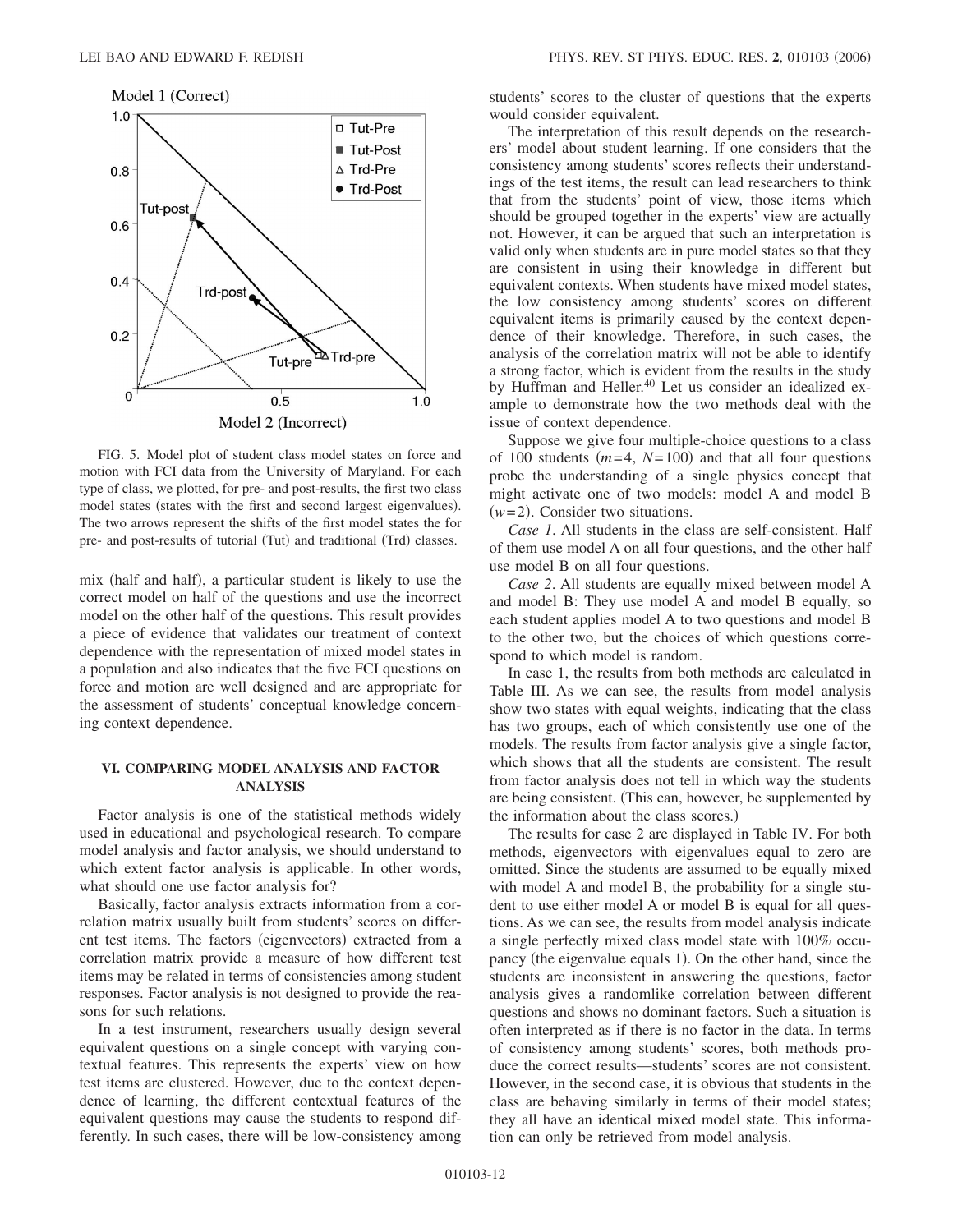TABLE III. Results from model analysis and factor analysis for a class having two equal populations each with a consistent model.

| Model analysis        |                                                      | Factor analysis |                                                                                                                                                                                  |  |  |
|-----------------------|------------------------------------------------------|-----------------|----------------------------------------------------------------------------------------------------------------------------------------------------------------------------------|--|--|
| Density matrix        |                                                      | Correlation     | $\frac{1}{2}\begin{bmatrix} 1 & 0 \\ 0 & 1 \end{bmatrix}$ Correlation<br>matrix $\begin{bmatrix} 1 & 1 & 1 & 1 \\ 1 & 1 & 1 & 1 \\ 1 & 1 & 1 & 1 \\ 1 & 1 & 1 & 1 \end{bmatrix}$ |  |  |
| Eigenvalues           | $\sigma_1^2 = \frac{1}{2}, \sigma_2^2 = \frac{1}{2}$ |                 | Eigenvalues $\sigma_1^2 = 4$ ,<br>$\sigma_j^2 = 0$ ( $j = 2, 3, 4$ )                                                                                                             |  |  |
| Class model<br>states | $\binom{1}{0}, \binom{0}{1}$                         | Factors         | $\frac{1}{2} \begin{pmatrix} 1 \\ 1 \\ 1 \\ 1 \end{pmatrix}$                                                                                                                     |  |  |

In the two hypothetical situations, we can see that both methods respond well to the consistency of students' scores. The method of model analysis goes beyond the score consistency and represents the student's knowledge state in a model space. The advantage of using model analysis benefits from the fact that it uses a multidimensional representation for the student's knowledge state and that it is based on the fundamental assumption of learning being context dependent. Therefore, model analysis may better address issues such as context dependence in assessing conceptual knowledge.

Besides factor analysis, there are many quantitative modeling methods developed for education research including structural equation modeling and item response theory.<sup>41,42</sup> These methods assume certain latent constructs responsible for students' responses on different test items and rely on the measure of consistency among student responses to extract such latent constructs. This does not respond well to the context dependence of student knowledge and works only when students have pure model states. When students have mixed model states, the low consistency among students' responses often causes failure in detecting any latent constructs. In such cases, the results do not yield much insight into the students' cognitive states.

Model analysis method is fundamentally different. Unlike correlation-based analysis methods, which usually attempt to draw the dimensions of student understanding from test data, model analysis puts information from qualitative research into the analysis to determine the mental space. This space is then used to measure and represent the states of student learning in terms of probabilities for the students to apply different knowledge in a range of contexts.

From an information-processing point of view, what researchers categorize as signal or noise depends on the underlying model of cognition. The context dependence of student knowledge will behave as a random process in the observers' viewpoint with respect to the types of knowledge used by students in changing contexts. In correlation-based data analysis, this randomness is often regarded as a source of uncertainty causing low-consistency in responses. In model analysis, such randomness is treated as signal from the data that represents important features of the student knowledge states—the mixed model states.

#### **VII. SUMMARY AND DISCUSSION**

In this paper, we have introduced model analysis, a method to analyze student's knowledge states in large classes with multiple-choice questions. It begins with the cognitive observation that students are often inconsistent in their use of mental models in situations that an expert would consider equivalent. We suggest that the best way to treat this situa-

TABLE IV. Results from model analysis and factor analysis for a class having a single population with an equally mixed model state.

| Model analysis                       |                                                                                             |                        | Factor analysis                                                                                                                                                                                                                                                                                                                                       |  |  |
|--------------------------------------|---------------------------------------------------------------------------------------------|------------------------|-------------------------------------------------------------------------------------------------------------------------------------------------------------------------------------------------------------------------------------------------------------------------------------------------------------------------------------------------------|--|--|
| Density<br>matrix                    | $\frac{1}{2} \begin{bmatrix} 1 & 1 \\ 1 & 1 \end{bmatrix}$                                  | Correlation<br>matrix  | $\begin{bmatrix} 1 & -0.33 & -0.33 & -0.33 \\ -0.33 & 1 & -0.33 & -0.33 \\ -0.33 & -0.33 & 1 & -0.33 \\ -0.33 & -0.33 & -0.33 & 1 \end{bmatrix}$                                                                                                                                                                                                      |  |  |
| Eigenvalues<br>Class model<br>states | $\sigma_1^2 = 1$ , $\sigma_2^2 = 0$<br>$\frac{1}{\sqrt{2}}\begin{pmatrix}1\\1\end{pmatrix}$ | Eigenvalues<br>Factors | $\sigma_1^2$ =1.33, $\sigma_2^2$ =1.33,<br>$\sigma_3^2$ =1.33, $\sigma_4^2$ =0<br>$\frac{1}{2} \begin{pmatrix} 1 \\ -1 \\ -1 \\ 1 \end{pmatrix}, \frac{1}{\sqrt{2}} \begin{pmatrix} 0 \\ 1 \\ -1 \\ 0 \end{pmatrix}, \frac{1}{\sqrt{2}} \begin{pmatrix} -1 \\ 0 \\ 0 \\ 1 \end{pmatrix}, \frac{-1}{2} \begin{pmatrix} 1 \\ 1 \\ 1 \\ 1 \end{pmatrix}$ |  |  |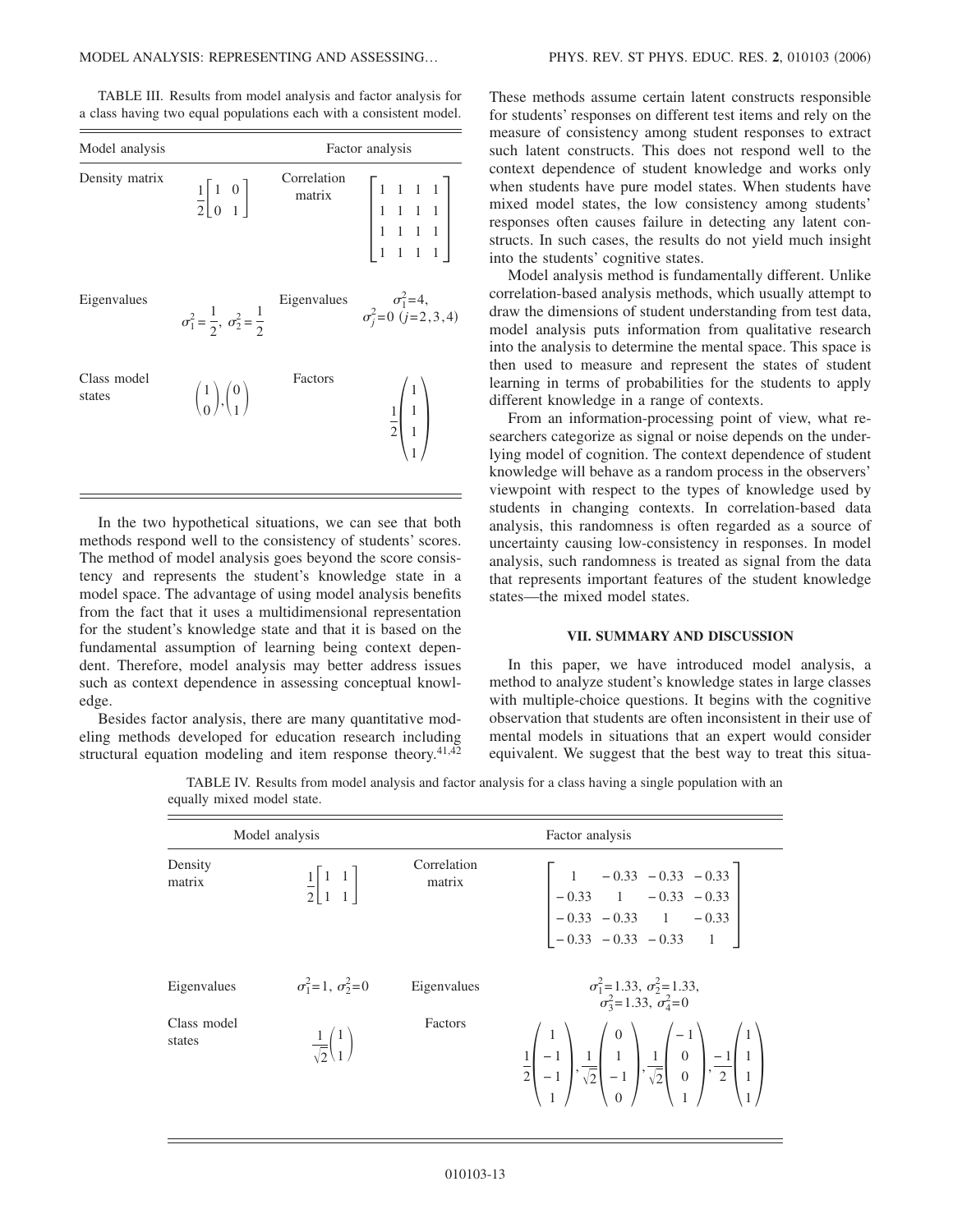tion is by considering the student as being able to simultaneously possess multiple models with a distribution of probabilities for the activation of the different models. Model analysis allows the assessment on the probabilities of students' use of these alternative models. The results can be used to analyze student understanding and/or the features of the measurement instruments.

Model analysis presents a way to integrate the qualitative knowledge gained from student interviews with the quantitative analysis of multiple-choice instruments. The complete process of using this method is recapped below.

(i) Through systematic research and detailed student interviews, common student models and the contextual features of questions that can activate those models are identified and validated so that these models are reliable for a large population of students with a similar background.

(ii) This knowledge is then used in the design of a multiple-choice instrument. For each concept topic, we need multiple (usually three to five) equivalent questions designed with different contextual features so that we can measure if a student's model state is mixed or pure. In each question, the distracters are designed to capture the common student models and the validity of the questions and the distracters is validated through research.

(iii) With the measurement data, one then classifies a student's responses by corresponding common models and creates a state in the model space representing the student probabilities in applying the different common models. The individual student model states are used to create a density matrix, which is then summed over the class. The eigenvalues and eigenvectors of the class density matrix give information about the state of the class's knowledge.

In constructing a measurement of student conceptual understanding, there is often a "communication" problem; students can use the same terminology (or a statement) as used by an expert but with a different understanding. A simple word or a statement often fails to extract the actual underlying reasoning, which usually can only be obtained by analyzing how students apply their knowledge. Model analysis, although a quantitative tool, relies heavily on qualitative methods. By conducting systematic qualitative research, including careful validation of the test instruments, it is expected that the identified student models reflect the majority of different types of student understandings and that the multiple-choice instruments do not contain significant communication problems—the distracters are designed to reflect not a simple use of a word or statement but rather the results of students' application of their models. That is, we use interviews to identify the students' actual reasoning common to a large population and use research-based multiple-choice instruments, with the algorithms in model analysis, to measure the students' use of these popular types of reasoning in learning.

The combination of the two methods can partially solve the communication problem and yet provide an effective and reliable tool to probe large classes. Once a reliable package is developed, it can be applied in instruction to obtain feedback from students with comparatively rich information on the students' actual understandings.

It is often argued that by putting in researchers' knowledge of student learning in constructing the representation framework, we limit the framework for students' possible models. In model analysis, we always include a null model space to include possibilities that may be missing when the test is designed. In early stages of research, model analysis could be used with open-ended questions and the results classified by common models using phenomenography.<sup>32</sup> If a large null model element is identified in the analysis, it immediately alerts researchers that the population being tested may have possible models that are not understood and suggests the need for further research. Therefore, model analysis can also be used to evaluate the features of the instruments as part of a cyclic process of research, modeling, and development.

The results from model analysis provide more explicit information on improving instruction than score-based analysis. With the knowledge of students' model states and changes of such states with specific contextual features in different equivalent questions, instructors can see more directly the possible causes of the student difficulties and develop better instructional strategies to help students.

Most analyses of the results from the FCI and FMCE compare the pre- and post-test scores of a class and measure an overall "efficiency of instruction" by calculating the fraction of the possible gain  $g$  attained by the class.<sup>43</sup> While giving a global overview of teaching effectiveness, such a result blends together a variety of distinct learning issues and makes it difficult for an instructor to draw any detailed conclusions about what in his or her instruction was effective or ineffective. This limits the utility of such tests for providing specific guidance to a teacher or researcher for the reform of instruction.

In educational statistics, researchers employ advanced methods such as factor analysis to extract possible latent model-like traits (factors) that underlie students' responses. However, most of these methods assume consistency in the students' activation and application of conceptual knowledge and rely on such consistency to extract latent cognitive factors. In addition, many of these methods rely solely on scorebased data. These limitations can lead to difficulty in extracting explicit information on student conceptual models. For example, a factor analysis of FCI results leads to the conclusion that there are no distinct factors, other than the obvious cluster that refers to the conceptually distinct Newton's third  $law<sup>40</sup>$ 

From a more general methodological perspective, attempts to extract possible latent cognitive factors from purely test data have fundamental difficulties. In a test situation, there are many hidden processes that can lead to a student's giving a particular type of response. When analyzing test data, researchers need to consider many potential causal pathways for the inferential analysis as well as the issue of context dependence. One way or the other, assumptions have to be made to reduce the complexity of the system. Therefore, results of qualitative research have to be used as the basis for the theoretical assumptions to be employed in the data analysis.

Our approach combines both qualitative and quantitative methods. It assumes that the most commonly used mental models are identified through extensive qualitative research. These known factors can then be mapped onto the choices of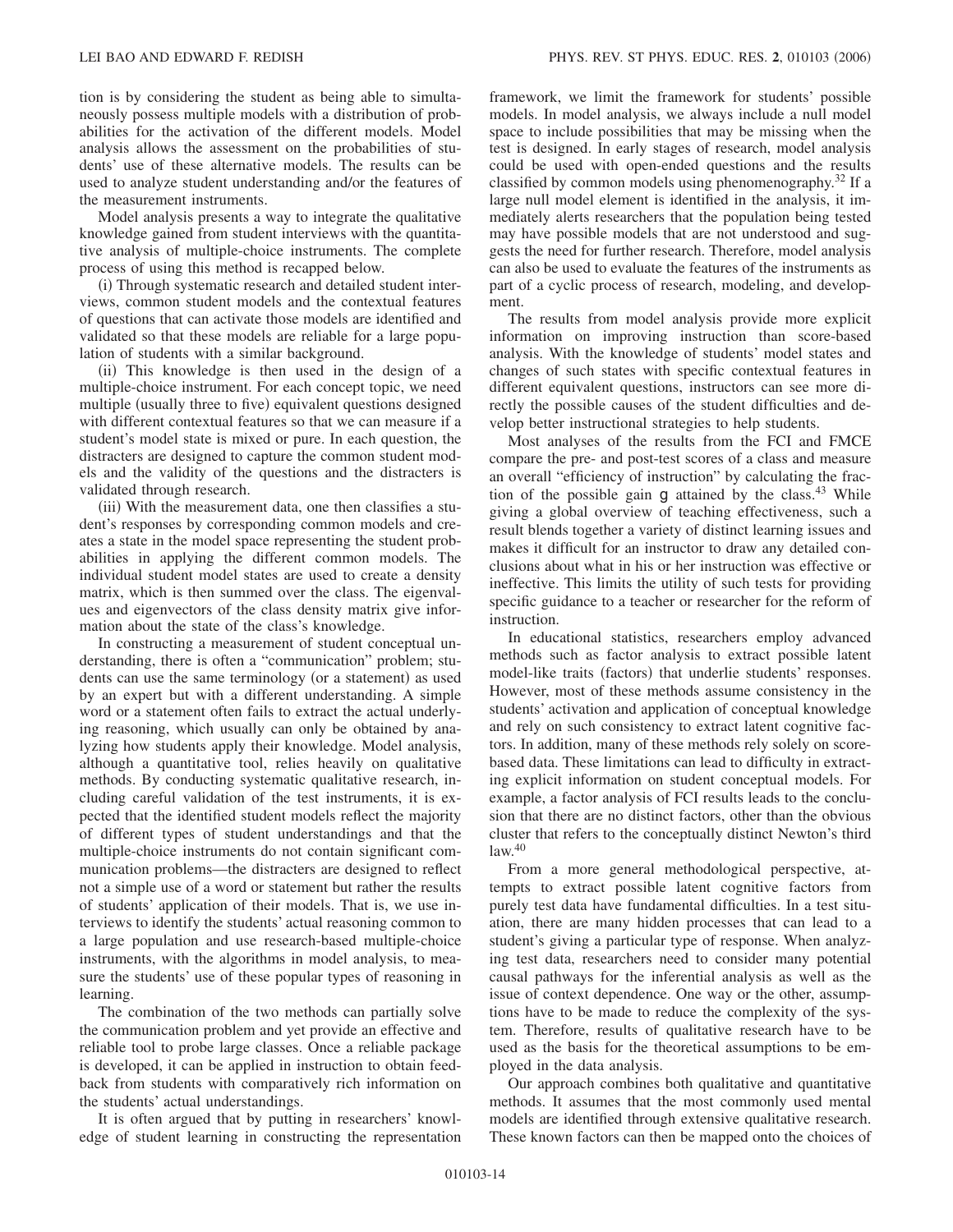a multiple-choice test design based on results from qualitative research. The mental states of the individual students tend to be mixed, especially when they are making a transition from an initial state dominated by a naive incorrect model to an expert state. Model analysis allows us to take a measure of the degree of confusion in the student's state.

## **ACKNOWLEDGMENTS**

We thank all members of the PER group at UMD and OSU for their help in conducting this research. We also thank many members of the PER community who have given us valuable insights. These include but not limited to Rebecca Lindel, Lillian McDermott, David Meltzer, Ron Thornton, Alan Van Heuvelen, Dean Zollman, and many more. This work is supported in part by NSF Grant Nos. REC-0087788 and REC-0126070.

## **APPENDIX: INTERPRETATIONS OF THE EIGENSTATE ANALYSIS OF D**

Since **D** is symmetric and all data are real and nonnegative definite, the eigenvalues are all real non-negative numbers, which we denoted by  $\sigma_1^2, \sigma_2^2, \ldots, \sigma_w^2$ . Define the eigenvectors of **D** as  $v_{\mu}$  (a column vector) where  $\mu$  $=1, \ldots, w$  are the indices for different class model states. Then the matrix of eigenvectors can be written as

$$
\mathbf{V} = [\mathbf{v}_1, \dots, \mathbf{v}_{\mu}, \dots, \mathbf{v}_{w}].
$$

This matrix transforms **D** into a diagonal form. For a three-dimensional model space we can write

$$
\mathbf{V}\mathbf{D}\mathbf{V}^T = \begin{bmatrix} \sigma_1^2 & 0 & 0 \\ 0 & \sigma_2^2 & 0 \\ 0 & 0 & \sigma_3^2 \end{bmatrix}.
$$

Now let us see how the information of the individual students' model states are stored in **D** and what can be learned from the eigenvalues and eigenvectors. Consider a class with *N* students. The class model density matrix can be written as

$$
\mathbf{D} = \frac{1}{N} \sum_{k=1}^{N} \mathbf{D}_k = \frac{1}{N} \sum_{k=1}^{N} \mathbf{u}_k \otimes \mathbf{u}_k^T.
$$
 (A1)

Using the eigenvectors and eigenvalues, **D** can also be written as

$$
\mathbf{D} = \sum_{\mu=1}^{w} \sigma_{\mu}^{2} \mathbf{v}_{\mu} \otimes \mathbf{v}_{\mu}^{T}.
$$
 (A2)

Apply this to an eigenvector  $\mathbf{v}_u$ , we can write

$$
\mathbf{D}\mathbf{v}_{\mu} = \frac{1}{N} \sum_{k=1}^{N} \mathbf{u}_{k} \otimes \mathbf{u}_{k}^{T} \mathbf{v}_{\mu} = \sigma_{\mu}^{2} \mathbf{v}_{\mu}.
$$
 (A3)

Define  $a_{\mu k}$  as the agreement between the *k*th student's model vector  $\mathbf{u}_k$  and  $\mathbf{v}_k$ , the  $\mu$ th eigenvector of **D**. We have

$$
a_{\mu k} = \mathbf{u}_k^T \mathbf{v}_\mu = \mathbf{v}_\mu^T \mathbf{u}_k. \tag{A4}
$$

Then Eq.  $(A4)$  can be rewritten as *N*

$$
\mathbf{D}\mathbf{v}_{\mu} = \frac{1}{N} \sum_{k=1}^{N} \mathbf{u}_{k} (\mathbf{u}_{k}^{T} \mathbf{v}_{\mu}) = \frac{1}{N} \sum_{k=1}^{N} a_{\mu k} \mathbf{u}_{k} = \sigma_{\mu}^{2} \mathbf{v}_{\mu},
$$

which yields

$$
\mathbf{v}_{\mu} = \frac{1}{\sigma_{\mu}^2 N} \sum_{k=1}^{N} a_{\mu k} \mathbf{u}_k.
$$
 (A5)

Thus an eigenvector of **D** is a weighted average of all the individual student model vectors with weights equal to the agreements between the eigenvector and the single student model vectors.

Therefore, the class model states represented by these eigenvectors are the set of states that reflect the salient features of all the individual student model vectors.

If we left multiply Eq.  $(A5)$  by its conjugate, we then have

$$
\mathbf{v}_{\mu}{}^{T}\mathbf{v}_{\mu} = \frac{1}{\sigma_{\mu}^{2}N} \sum_{k=1}^{N} a_{\mu k} \mathbf{v}_{\mu}{}^{T}\mathbf{u}_{k} = \frac{1}{\sigma_{\mu}^{2}N} \sum_{k=1}^{N} a_{\mu k}^{2} = 1
$$

and

$$
\sigma_{\mu}^{2} = \frac{1}{N} \sum_{k=1}^{N} a_{\mu k}^{2}.
$$
 (A6)

This result indicates that the  $\mu$ th eigenvalue is the average of the squares of the agreements between the  $\mu$ th eigenvector and the individual students' model vectors. Consequently, the eigenvalue is affected by both the similarity of the individual students' model vectors and the number of students with similar model state vectors. Thus, if we obtain a large eigenvalue from a class model density matrix, it implies that many students in the class have similar single student model state vectors (the class has a consistent population). On the other hand, if we obtain several small eigenvalues, it indicates that students in the class behave rather differently from one another. Therefore, we can use the magnitude of the eigenvalues to evaluate the consistency of a class' population.

Further details and developments of model analysis methods can be found at www.modelanalysis.net

<sup>\*</sup>Electronic address: lbao@mps.ohio-state.edu

<sup>†</sup>Electronic address: redish@physics.umd.edu

<sup>&</sup>lt;sup>1</sup>L. C. McDermott and E. F. Redish, Resource Letter PER-01: Physics Education Research, Am. J. Phys. 67, 755 (1999).

<sup>2</sup>A. diSessa, Towards an epistemology of physics, Cogn. Instruct. **10**, 105 (1993).

<sup>3</sup> J. Minstrell, in *Physics Learning: Theoretical Issues and Empirical Studies, Proceedings of an International Workshop, Bremen,*